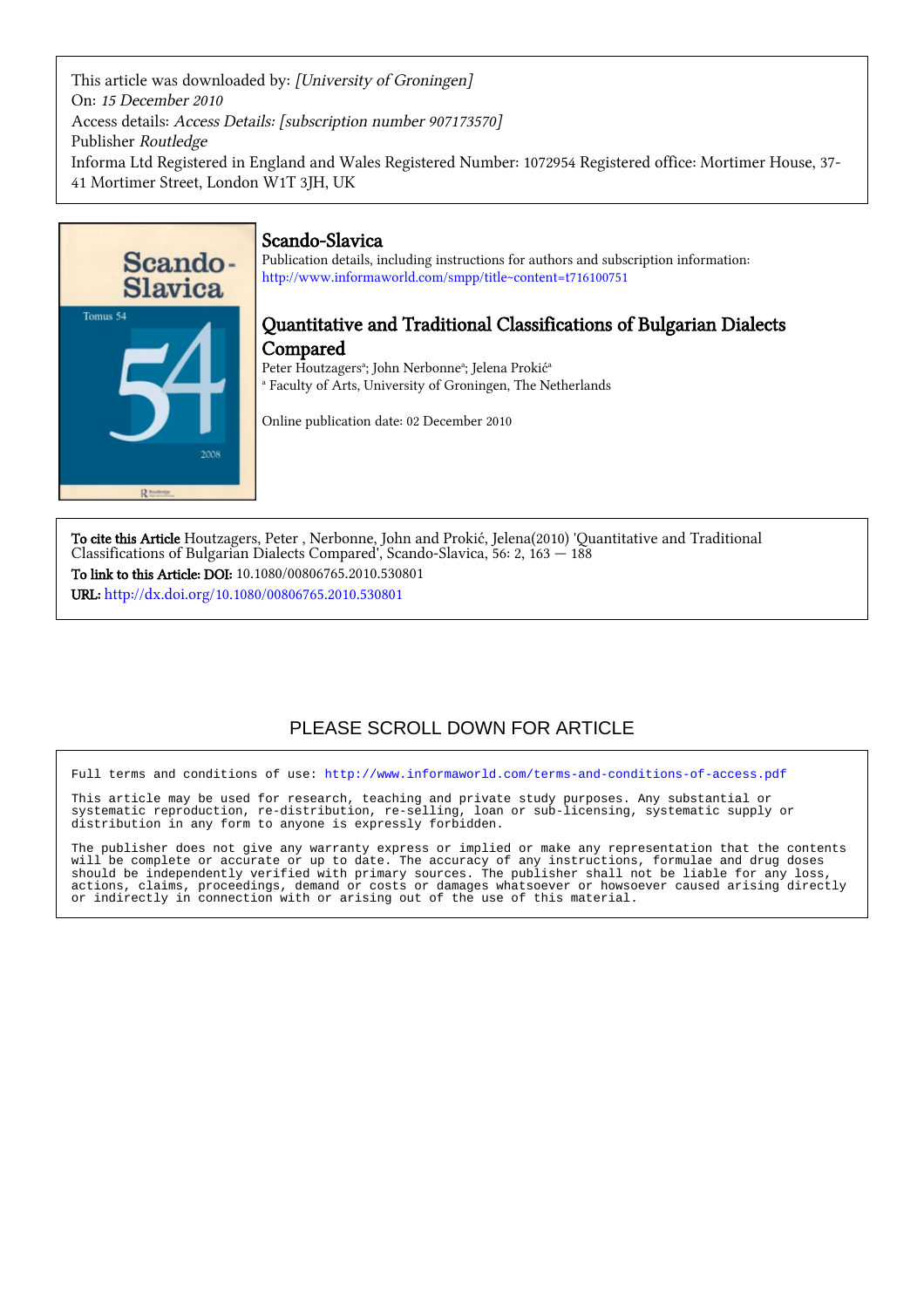# Quantitative and Traditional Classifications of Bulgarian Dialects Compared

Peter Houtzagers, John Nerbonne, Jelena Prokić *Faculty of Arts, University of Groningen, P.O.B. 716, NL-9700 AS Groningen, e Netherlands. h.p.houtzagers@rug.nl, j.nerbonne@rug.nl, j.prokic@rug.nl*

#### **Abstract**

Dialect classification is a classical problem in traditional dialectology. In the course of the last few decades, several quantitative approaches have been suggested as solutions for this problem, one of which uses "Levenshtein distance" for measuring linguistic distances between dialects. In the present paper we shall introduce the Levenshtein algorithm as well as two methods with which the results of the measuring can be analyzed, viz. multidimensional scaling and clustering. Then we shall apply these methods to the Bulgarian language area and present a quantitative classification of Bulgarian dialects. Finally, we shall compare the classification obtained to the most widely accepted traditional Bulgarian dialect map, analyze the similarities and differences and evaluate our method.

Keywords: Bulgarian, dialectology, dialect geography, linguistic geography, Levenshtein distance, multidimensional scaling, clustering, dialectometry.

#### 1. Introduction

The division of language areas into dialect groups is a well-known problem in traditional dialectology. The most wide-spread way of doing this is by drawing dialect borders along isoglosses or bundles of isoglosses that are considered more important than others. The choice of which isogloss(es) to use is, of course, subjective and so are the decisions in cases where isoglosses do not coincide or do not provide neat bisections of the language area. Other traditional methods, such as division based on the phoneme inventory and on speakers' judgments, also have obvious flaws. The former often groups together large numbers of otherwise heterogeneous dialects, the latter can be argued to be subjective (albeit in another sense than the isogloss method) and to contain non-linguistic elements. Since the 1970s a growing number of scholars have introduced various quantitative approaches to the determina-

DOI: 10.1080/00806765.2010.530801 © 2010 The Association of Scandinavian Slavists and Baltologists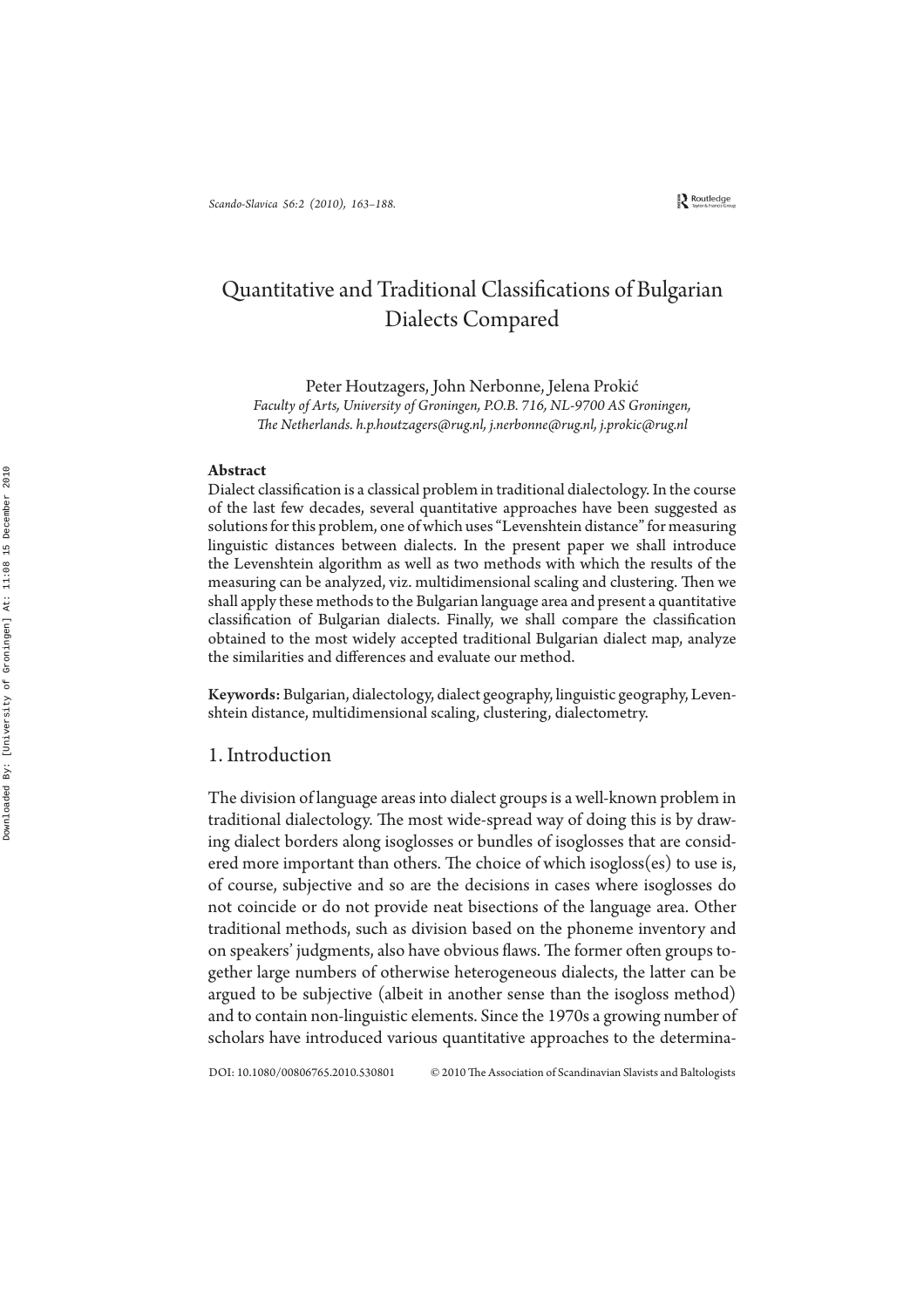tion of dialect borders, all of which have to do with counting the differences between dialects and calculating "linguistic distances" between them. The approaches differ in many ways, e.g. the selection of the data, the definition of "difference", the way in which differences are counted and the way in which the linguistic distance is calculated. Most of the techniques used in quantitative dialectology examine pairs of varieties and count how many specific items are the same (or different). The fraction of different items is then interpreted as a linguistic distance between the two sites. See Nerbonne and Heeringa (2009) and the papers in Nerbonne and Kretzschmar (2006) for recent overviews of these quantitative approaches.

One of these computational methods, introduced in linguistics by Kessler (1995), uses the so-called "Levenshtein distance". Two of the present authors (Nerbonne and Prokić) have been working on applying Levenshtein distance to Bulgarian dialects since 2006.<sup>1</sup> Their work resulted in a number of possible classifications that show (mostly minor) differences according to the clustering technique and the number of classes chosen. Because the application of the Levenshtein distance to Bulgarian was partly a test of the method itself, it is relevant to compare the borders obtained with the borders on the dialect maps produced by traditional methods and to try to explain both the similarities and the differences. This was done in collaboration with the third author (Houtzagers). In this article we shall first present the data that were used for applying the Levenshtein method to Bulgarian dialects and briefly introduce the Levenshtein method itself. Then we shall present the reader with the classification of Bulgarian dialects obtained by using this method. Finally we shall compare this classification with the most authoritative map produced by traditional Bulgarian dialectology.

The project as a whole concentrates on phonetics and lexicon. In this article, we have restricted ourselves to phonetics. Only dialects spoken in the Republic of Bulgaria are taken into consideration.

#### 2. The Data

The data set used in this paper consists of phonetic transcriptions of 156 words collected from 197 sites all over Bulgaria (see Fig. 1).

<sup>1</sup> This was part of a dialectometry project called *Buldialect - Measuring Linguistic Unity and Diversity in Europe*, in which the universities of Groningen (The Netherlands) and Tübingen (Germany) and the Bulgarian Academy of Sciences participated and that was financially made possible by the Volkswagen Stiftung.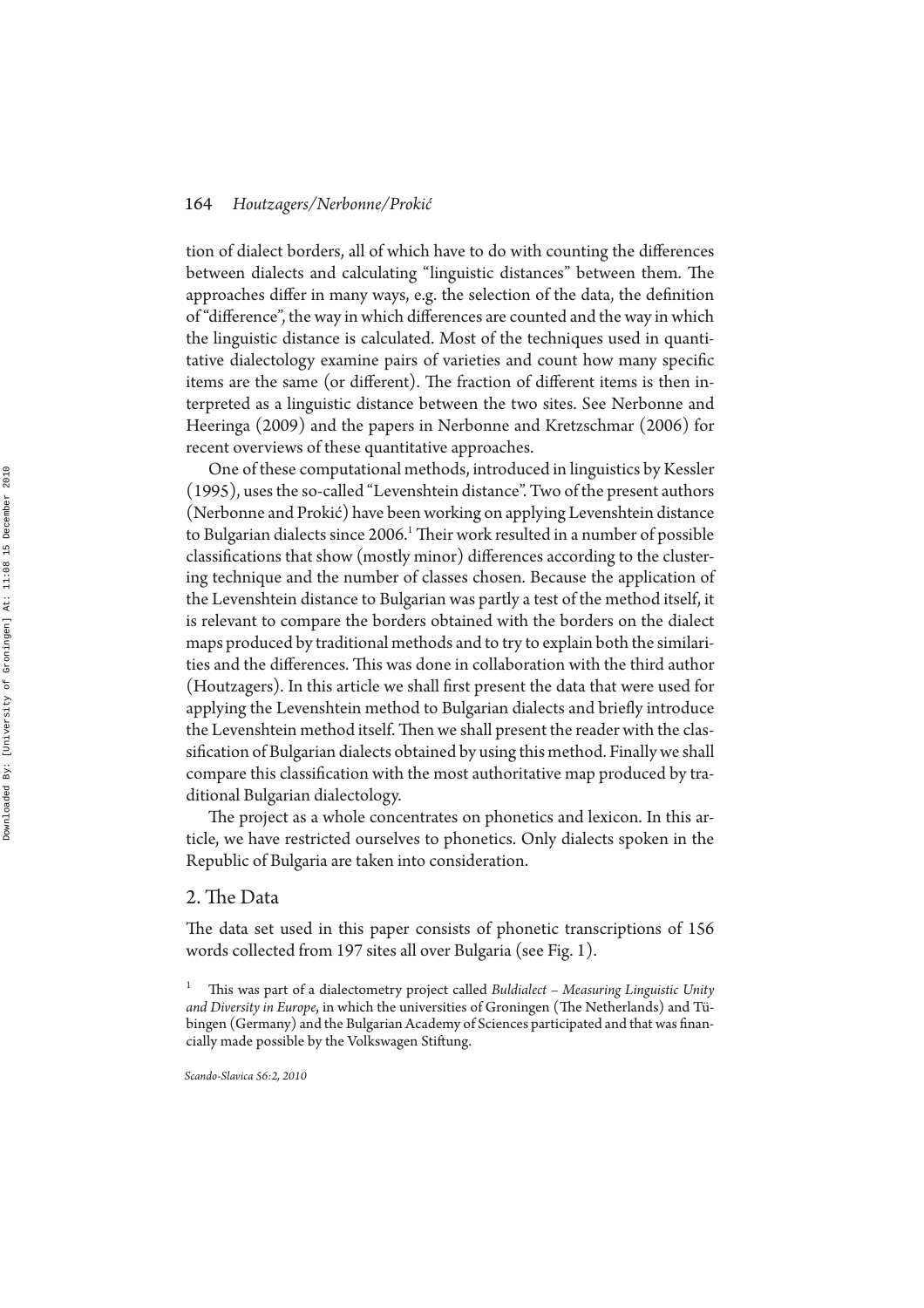

Fig. 1. Distribution of the Selected 197 Sites

The main source of the data was the *Archive of the Ideographic Dialect Diction*ary of Bulgarian of the University of Sofia that was initiated during the 1950s by Professor Stojko Stojkov, at that time the leading expert in the field of Bulgarian dialectology.<sup>2</sup> Part of the project was the digitalization of the selected data.

The main criterion for word selection in the *Buldialect* project was availability: the words in the data set are frequent words that are collected from all, or almost all of the 197 sites. Only words which were expected to show some degree of variation were included. Another important criterion for word selection was the balance between various phonetic features present in the data set. For example, the reflexes of the Old Bulgarian<sup>3</sup> vowels that show dialectal variation are represented with the same or nearly the same number of words. Below we present a list of the 39 different dialectal features that are repre-

<sup>2</sup> The 197 sites were selected in such a way that the geographical distribution was as even as possible. From the dotless areas in Fig. 1 no data were available. These empty areas are essentially the same as those in the *Bălgarski dialekten atlas* (see the introductory part and the first map of each individual volume of BDA), which also appeared under Stojkov's leadership. Stojkov chose not to include villages with a population that was either dialectally heterogeneous or that had migrated to its present dwelling-place from other parts of Bulgaria. The data for the *Archive* were collected according to the same principles as those for BDA. For instance, the informants used were the oldest inhabitants of the village in question under the strict condition that they were born locally, with a preference for women. For more details concerning the data collection see BDA I, 8–9. A description of the Archive can be found in Stojkov and Mladenov 1969.

<sup>3</sup> Henceforth "OBg". "Standard Bulgarian" will be abbreviated as "StBg".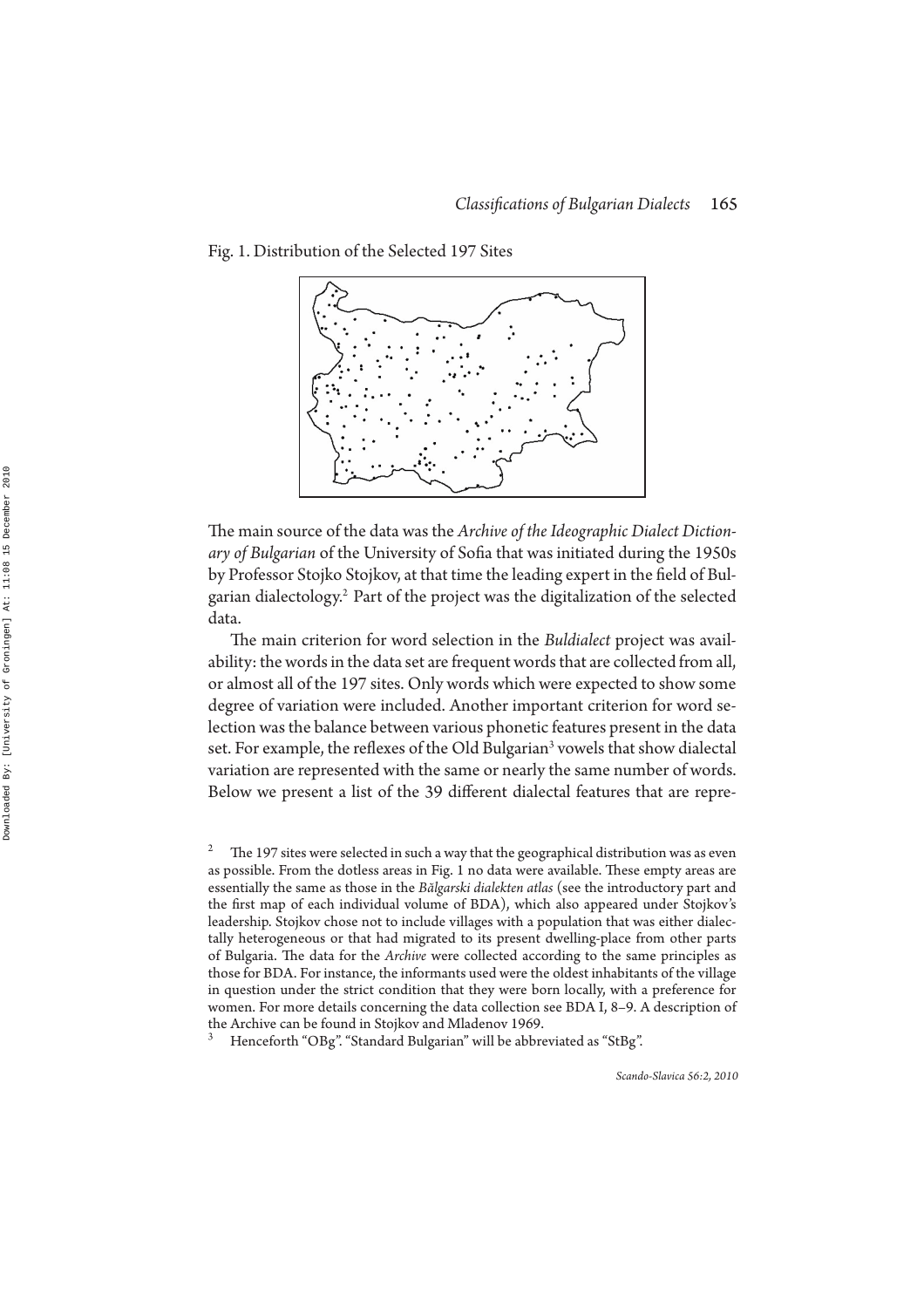sented in the chosen 156 words. A more detailed description of the features can be found in Prokić et al. (2009). 4

1. Reflexes of *jat*, e.g. [xl<sup>j</sup>ap]<sup>5</sup> vs. [xlep] 'bread'

2. Reflexes of the sequences  $*ja$ ,  $*ca$ , etc. Example:  $[oftfar]$  vs.  $[oftfer]$ 'shepherd'

3. Presence or absence of initial prothetic  $[j]$ , e.g.  $['$ agne] vs.  $['$ jagne] 'lamb' 4. Presence or absence of  $[i]$  before front vowels, e.g.  $[ko'je]$  vs.  $[ko'e]$ 'which' (neuter singular)

5. Elision or no elision of  $[j]$ , e.g. ['neja] vs. ['nea] 'she' (accusative)

6. Reflexes of the back nasalized vowel, e.g.  $[m_{\mathcal{S}}]$  vs.  $[m_{\mathcal{S}}]$  vs.  $[m_{\mathcal{S}}]$  'man'

7. Reflexes of the front nasalized vowel, e.g. [zet] vs. [zʲɔt] vs. [zʲɤt] 'sonin-law'

8. Reflexes of back *jer,* e.g. [dɤʃt] vs. [doʃt] vs. [daʃt] 'rain'

9. Reflexes of the front *jer,* e.g. ['tɤŋko] vs. ['teŋko] vs. ['tʲɔŋko] 'thin' (neuter)

10. Choice of the vowel inserted between the two last consonants in \**vjatr* 'wind' and \**ogn* 'fire', e.g. ['vjat૪r] vs. ['veter]

11. Presence vs. absence of vowel reduction in unstressed syllables results of vowel reduction if present, e.g. [ˈpepel] vs. [ˈpepil] vs. [ˈpepʲɤl] 'ashes'

12. Reflexes of *jery*  $(OBg^*y)$ , e.g.  $[e^{\prime}zik]$  vs.  $[e^{\prime}zik]$  'tongue'

13. Rounding or no rounding of vowels in e.g. [3if] vs. [3uf] 'alive'

14. Unrounding or no unrounding of vowels in e.g. [kl<sup>j</sup>utʃ] vs. [klitʃ] 'key'

15. Presence or absence of alternation  $[o]$ - $[e]$  in e.g.  $['selo]'$  village' vs.  $[*v* \gamma'$ ze] 'rope'

16. Presence or absence of vowel elision, e.g. ['rapta] vs. ['rabota] 'work'

17. Presence or absence of change by analogy in such cases as  $[{}^{l}$ dole] from  $[{}^{l}$ dolu] 'down' (by analogy with  $[{}^{l}$ gore] 'up')

18. Reflexes of syllabic liquids, e.g.  $[vx]k$  vs.  $[v1x]$ , vs.  $[v1k]$ , vs.  $[v1k]$ 'wolf'

5 Between square brackets we shall use the IPA. When referring to OBg forms we shall use a notation in Latin script that is widely accepted in Slavic historical linguistics. StBg forms will be spelled according to the accepted orthography and Scando-Slavica's transliteration.

<sup>4</sup> Some of the characteristics mentioned in the list are binary, others are not. In the case of nonbinary characteristics sometimes only two examples have been given but the number of possible variants is mostly greater than two.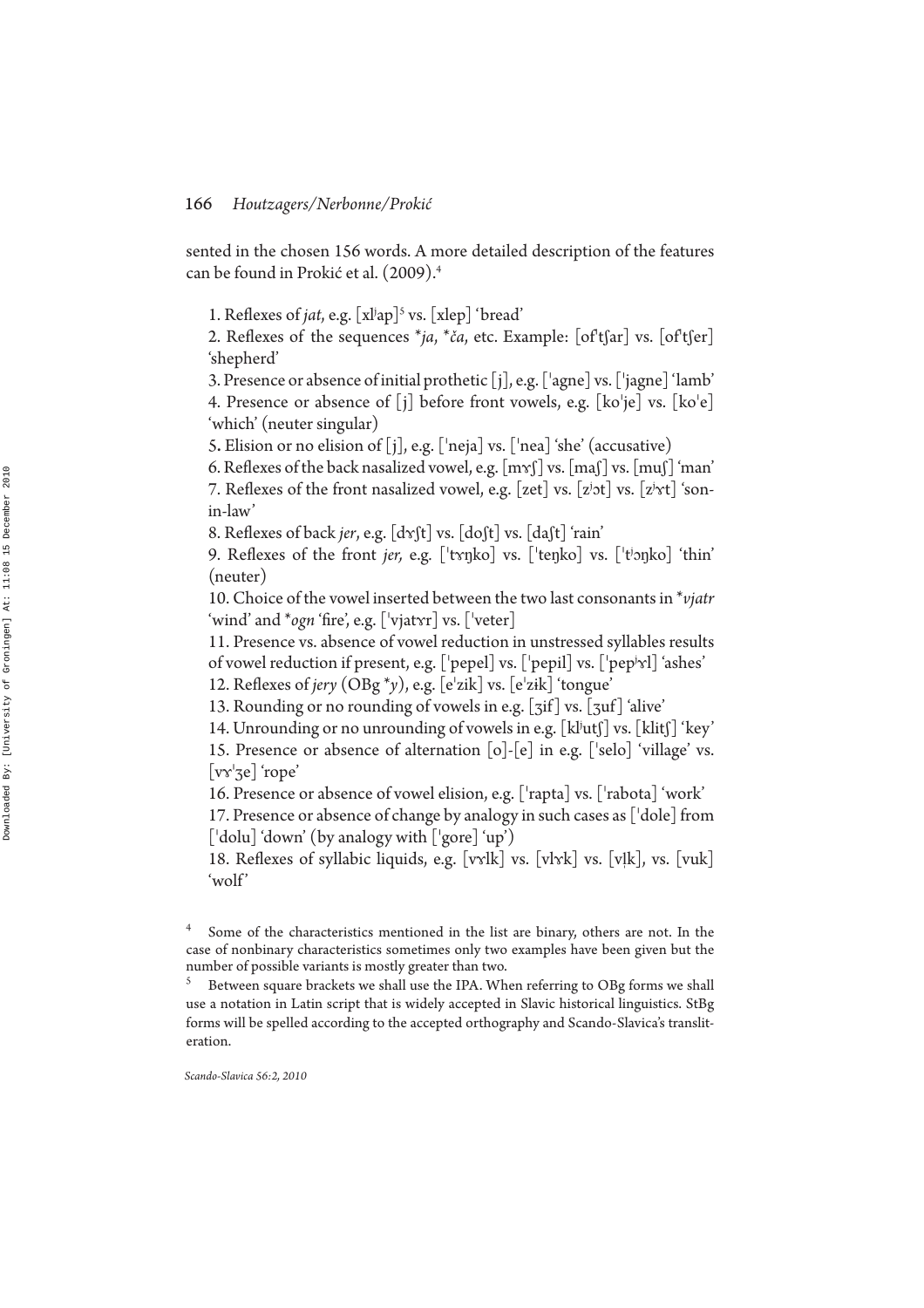19. Reflexes of  $*tj, *dj$  e.g.  $\lceil$ <sup>'</sup>le $\lceil$ ta $\rceil$  vs.  $\lceil$ 'let $\lceil$ a $\rceil$  vs.  $\lceil$ 'letsa $\rceil$ 'lentil' 20. The fate of the original initial cluster \**čr* + following vowel \**ь* or \**ě* in words like [tʃerˈven] vs. [tsʏrˈven] 'red'

21. Presence or absence of epenthetic [1] in e.g. [zeˈmlʲa] vs. [zeˈmʲa] 'land' 22. Presence or absence of the two voiced affricates  $[dz]$  and  $[d\bar{z}]$ , e.g.  $\lceil$ dzve $'z$ da $\rceil$  vs.  $\lceil$ zve $'z$ da $\rceil$  'star'

23. Palatalization or not of  $\left[1\right]$  and  $\left[n\right]$  in  $\left[$  pone'del $^{\dagger}$ nik $\right]$  vs.  $\left[$  pone'delnik $\right]$ 'Monday, [ˈagnʲe] vs. [ˈagne] 'lamb'

24. Results of palatalization of *\*st*, *\*zd* in words corresponding to StBg ['gosti] 'guests' ['grozde] 'grapes', e.g. ['gosje], ['grojze], ['grojze] 25. Presence or absence of simplication of the clusters \**str*, \**zdr*, e.g.  $\lceil$ se $\vert$ sra $\vert$  vs.  $\lceil$ se $\vert$ stra $\vert$  'sister'

26. Presence or absence of epenthesis of  $[t]$ ,  $[d]$  in the clusters \*sr, \*zr, e.g. ada] vs. [ˈsrʲada] 'Wednesday'

27. Existence or nonexistence in the dialect of a voiceless velar fricative, e.g. [xlʲap] vs. [lʲap] 'bread'

28. Existence or nonexistence in the dialect of a voiceless labiodental fricative, e.g. ['furna] vs. ['xurna], ['vurna], etc. 'oven'

29. Preservation or loss of \* *v* before rounded vowels, e.g. [vol] vs. [ol] 'ox' 30. Presence or absence of prothetic  $[v]$  before rounded vowels, e.g.  $[\text{vogyn}]$  vs.  $[\text{vogyn}]$  'fire'

31. Devoicing or not of voiced obstruents in certain positions, e.g. [of tsa] vs. [ovˈtsa] 'sheep', [dop] vs. [dʒob] 'pocket'

32. The form of the preposition \* $v$ ъ and the prefix \* $v$ ъ-, e.g. [ˈvlizam] vs.  $\lceil$ u'lizam $\rceil$ 'enter'

33. Various assimilations and dissimilations, e.g. [of tsa] vs. [os tsa] 'sheep' 34. Nonsystematic changes in individual words, e.g.  $\lceil \text{vet} \rceil e \rceil$  v.s  $\lceil \text{vet} \rceil$ 'already'

35. Morphophonemic alternations or suffixes connected with the formation of secondary imperfective verbs, e.g.  $[$  'vlizam] vs.  $[$  'vlʲazam] vs.  $\left[ \ ^{\shortmid }\mathrm{v}l\mathrm{i}$  avam] 'enter' (imperfectives corresponding with perfective  $\left[ \ ^{\shortmid }\mathrm{v}l\mathrm{i}$  aza])

36. Form of certain grammatical endings, such as that of the first person plural in all tenses, e.g. [ˈbʲaxme] vs. [ˈbexmo] 'be' (past tense first person plural)

37. Choice of the suffix in certain nouns that originally belonged to the n-stem paradigm, e.g. [ˈkamʏk] vs. [ˈkamik] vs. [ˈkamen] 'stone'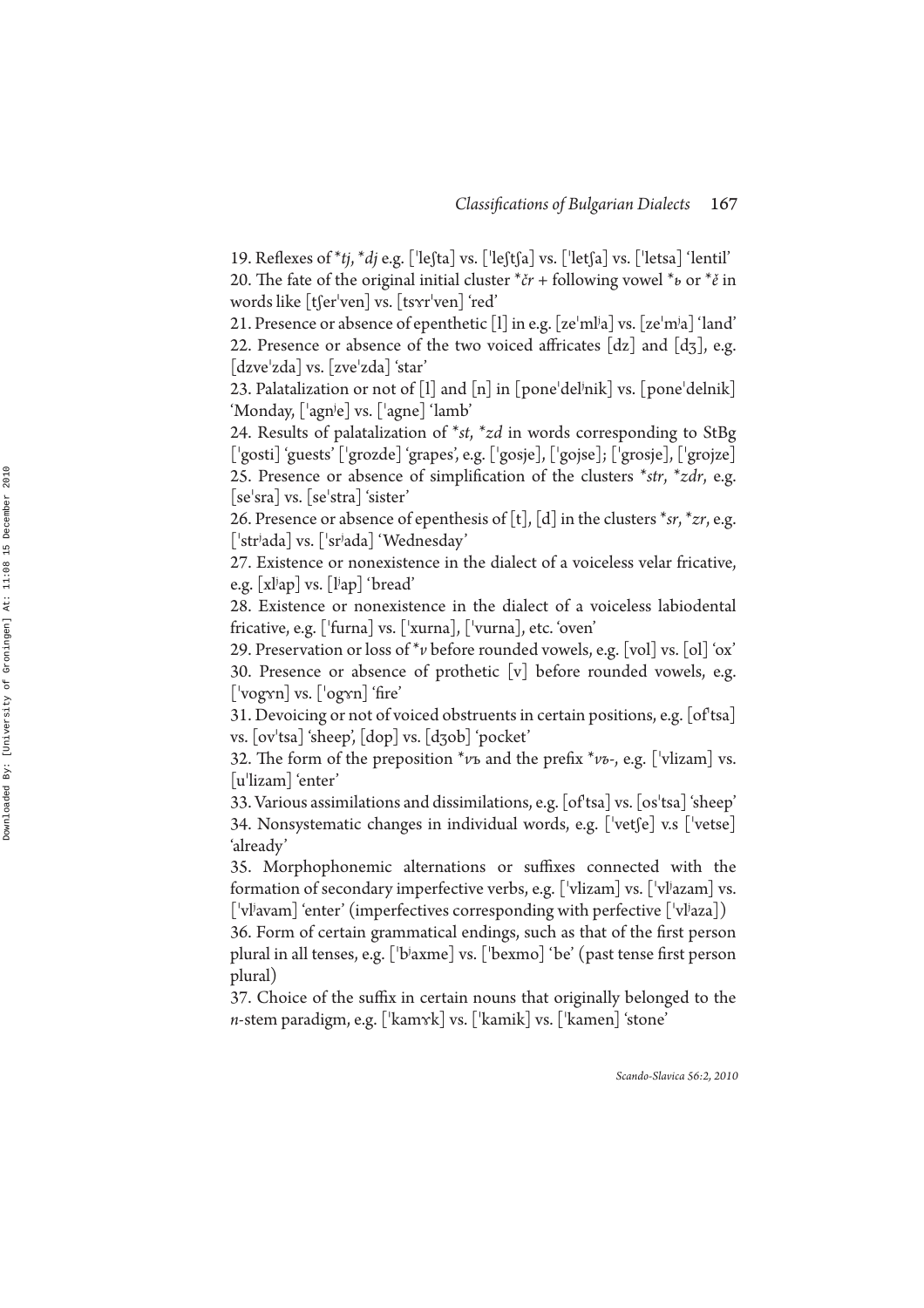38. Form of certain words, among others the words for 'you' (plural or polite) and 'then', e.g. ['vie] vs. [vi] vs. [ve] 'you',  $[to'gava]$  vs.  $[to'gas]$  vs.  $[te'gaj]'$ 'then'

39. Stress in certain bisyllabic forms, e.g.  $\lceil \cdot \text{vino} \rceil$  vs.  $\lceil \text{vi}' \rceil$   $\lceil \text{vino} \rceil$  'wine'

A full list of the words used may be found in the appendix.

## 3. Levenshtein Distance

We use Levenshtein distance as a measure of pronunciation difference in this paper. It is a natural extension of the basic technique mentioned in the introduction, where one counts points of difference in a fixed inventory of linguistic items in order to gauge linguistic distance. Levenshtein distance is used in a variety of scientific and technical fields in order to measure the differences between two sequences, or strings (Levenshtein 1965). In its simplest version – which is applied in this paper – the distance between two strings is the smallest number of insertions, deletions, and substitutions needed to transform one string into the other. For example, in order to align the two word transcriptions presented in Fig. 2, we would need four operations:  $[r]$  would have to be replaced with  $[r^j]$ ,  $[e]$  would have to be deleted,  $[n^j]$  would have to be replaced with  $[n]$  and  $[e]$  with  $[i]$ . Every operation is assigned the same value, namely 1. This means that the distance between these two pronunciations is 4. Every sequence is represented as a series of phones which are not further defined. As a consequence, the pair  $[r - r<sup>j</sup>]$  counts as different to the same degree as the pair  $[e - i]$ . Stress is represented not suprasegmentally, but rather as a feature on vowels so that a stressed [i] is regarded as different from an unstressed one. We noted in the introduction that most quantitative dialectology assays the linguistic distance between varieties by counting points of difference. Levenshtein distance generalizes on the simple counting of mis-matching segments by allowing for insertions and deletions (linguistic epentheses and elisions).

The transcriptions shown in Fig. 2 were aligned based on the following principles: (a) a vowel can be aligned only with another vowel; (b) a consonant can be aligned with another consonant, a sonorant or one of the semivowels  $[j]$  and  $[w]$ .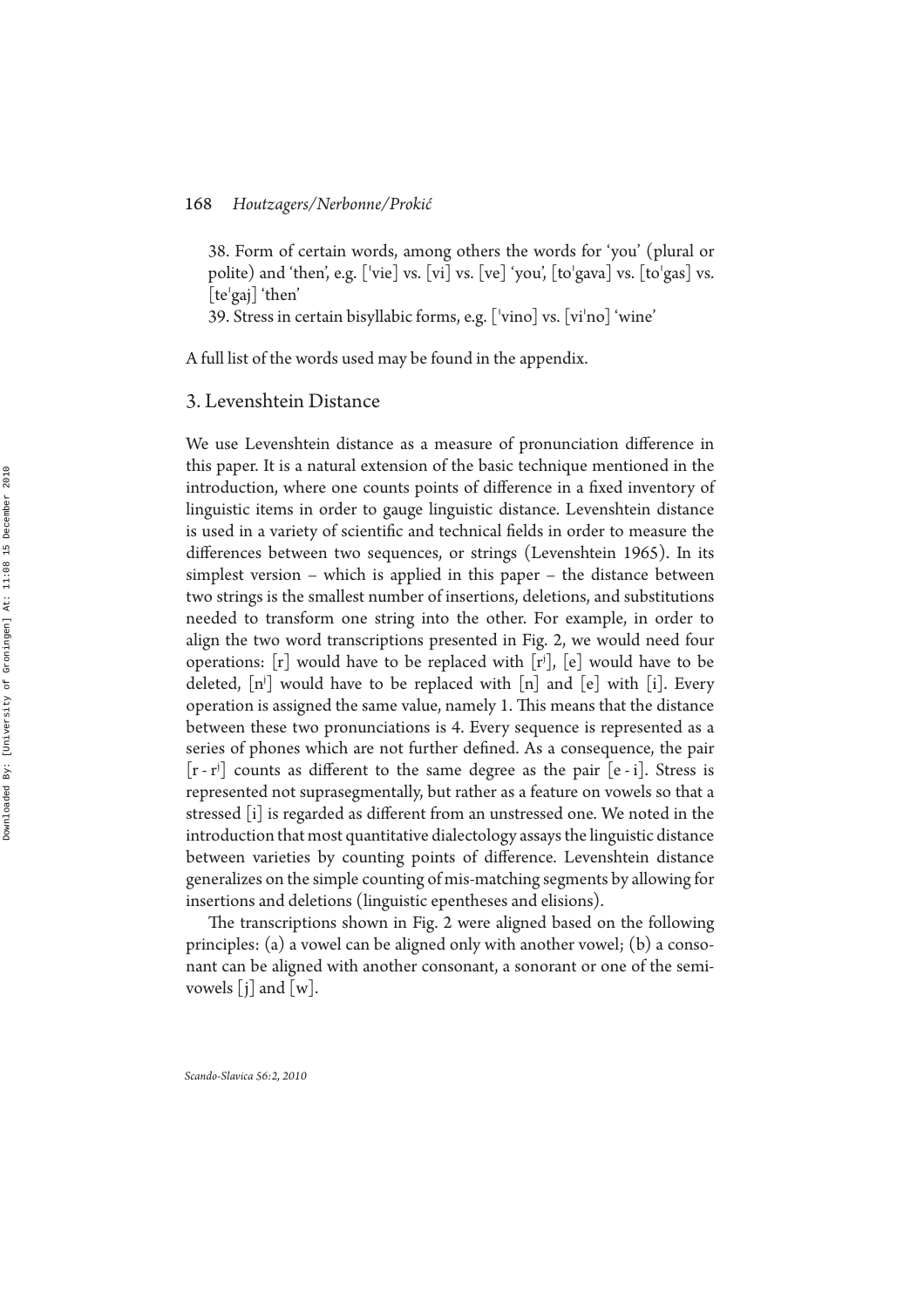#### Fig. 2. Alignment of Two Word Transcriptions

| ${\bf S}$ | $\mathbf{i}$ | r                         | e | $\mathbf{n}^{\mathrm{j}}$ | e |
|-----------|--------------|---------------------------|---|---------------------------|---|
| ${\bf S}$ | $\mathbf{i}$ | $\mathbf{r}^{\mathrm{j}}$ |   | $\mathbf n$               |   |
|           |              |                           |   |                           |   |

The Levenshtein distance between the two words is  $1+1+1+1=4$ .

The procedure is admittedly rough, but it has been evaluated and shown to work well given a large amount of data (more than 60 words). The evaluations have concerned comparisons of results with expert opinion, meta-analysis demonstrating consistency, and a comparison to dialect speakers judgments of similarity (for an overview of evaluation, see Nerbonne and Heeringa 2009, 561–563). It is naturally possible to introduce more phonetic sensitivity to the procedure by employing a segment distance table, which allows the linguist to specify variable costs that may be incurred per operation depending on the phonetic or phonological segments involved, and this is important when seeking to detect sound correspondences. Heeringa (2004, 27–120) experiments extensively with several feature systems, both phonetically and phonologically inspired and even with spectrograms (acoustics). However, he concludes (p. 186) that using phonetically more sensitive segment representations does not improve the results obtained using simple (phone) representations. It is important note that Heeringa's evaluation concerned the aggregate analysis of dialect differences, in which one attempts to measure how dissimilar one entire variety is to another (but crucially without attempting to ascertain which differences are most important). This leads us to prefer the simpler comparison wherever the focus is on the properties of entire varieties, such as their classification (Heeringa et al. 2006). The simple phone representations have the further advantage of making fewer assumptions about the nature of phonetic similarity, e.g. the assumptions implicit in different feature systems.<sup>6</sup>

<sup>6</sup> One anonymous reviewer correctly noted that some differences are "systemically more significant than others," but note that our goal is to characterize how similar (or dissimilar) two varieties are phonetically, and so we ignore the systemic, or phonological perspective. Maguire (2008) develops a quantitative procedure that is sensitive to systemic status, but his procedure requires a substantial set of phonemic comparisons which were not at our disposal. It would be interesting to explore this as well.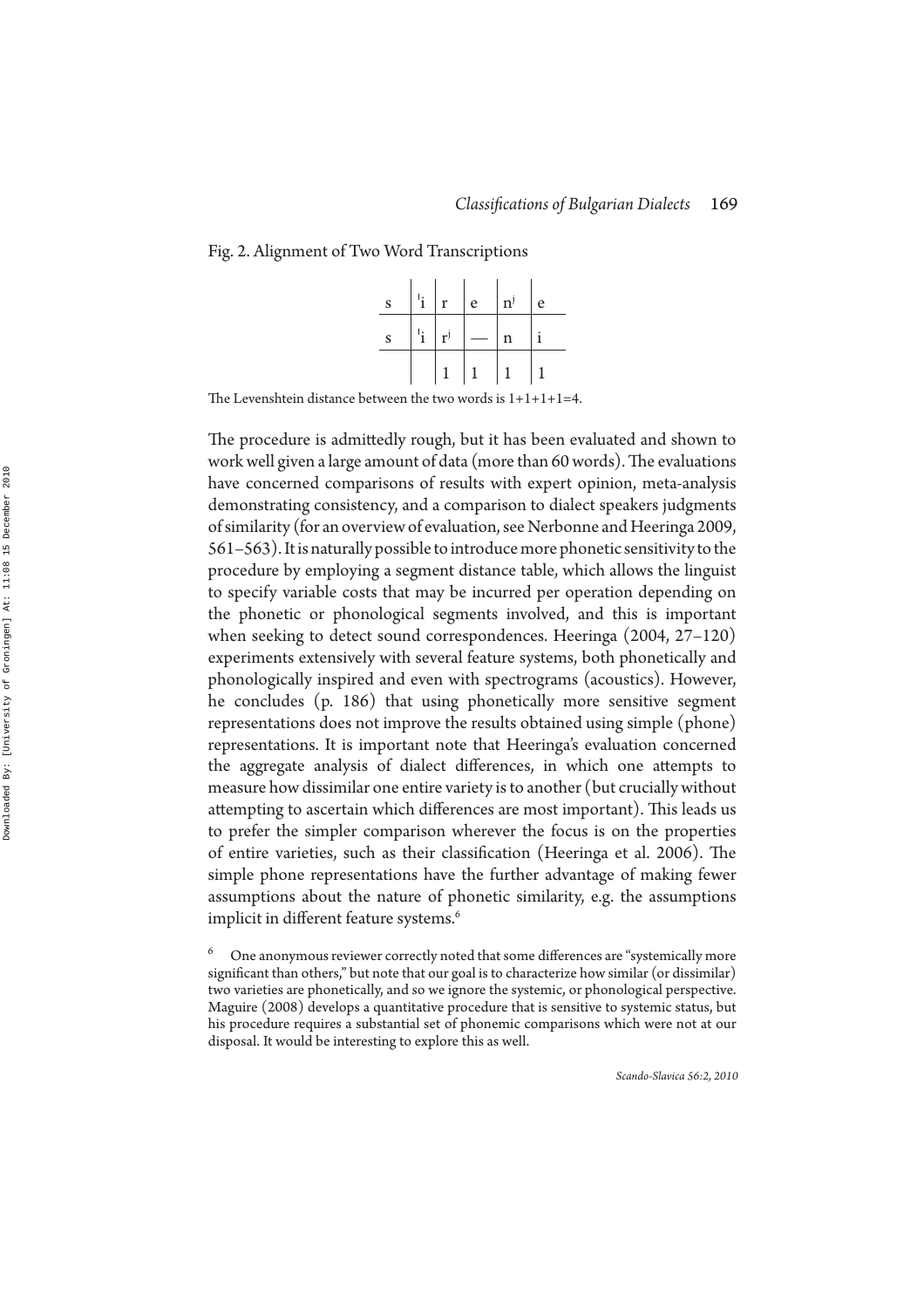The advice of statisticians is to infer properties of populations based on large representative samples. Since we compare 156 words with an average length of a bit more than four segments, we compare about 600 segments per site pair. This is a large sample compared to non-computational studies. Since we begin from dialect atlas material, we cannot claim to avoid subjective choices entirely. But we argue in Section 2 (above) that the data contains many examples of the geographically variable sounds which earlier scholarship discusses, and therefore reflects a range of scholarly views on Bulgarian dialects, and not merely our own. Note, too, that many of the 600 comparisons involve material that happens to be in words chosen for other reasons. So while бели /beli/ 'white-PL' was chosen because it illustrates the  $\left[\frac{e}{x}\right]$ etc.] variation (see section 5.1 under  $(b)$ , below), the sounds left and right also form part of the comparison, adding an element of randomness to the sample that should improve its representativeness. We claim this improves on the manual selection of a few isoglosses.

We align all the word transcriptions in the way described above, calculating the distances between each pair of related words in each pair of sites.<sup>7</sup> This calculation yields distances between each pair of sites in the following way. The distance between two sites is the mean of all word distances calculated for those two sites. The final result is a distance matrix that contains the distances between each two sites in the data set. This matrix is further analyzed using multi-dimensional scaling and hierarchical clustering, which will be described in the next section.

## 4. Classification of Bulgarian Dialects Using Levenshtein Distance

The result of measuring the pronunciation distance of each pair of words in the 156-word sample is a set of more than 19,000 varietal distances – one for each pair of varieties. We organize these in a site  $\times$  site table, but one which is too large to be appreciated via visual inspection. We turn therefore to statistical techniques for analyzing the distances. Multidimensional scaling

<sup>7</sup> We note that certain imperfectly matching correspondences will occur often, e.g.  $[\epsilon]$ and [æ]. Wherever these mismatching correspondences occur within the set of 156 words in the sample, they will contribute to the aggregate difference. Thus frequent mismatching correspondences contribute disproportionately in comparison to infrequent ones. This results in an implicit "weighting" reflecting the frequency with which segments are encountered, but we note that it is an open question whether this in turn reflects dialect differences well (as perceived by dialect speakers).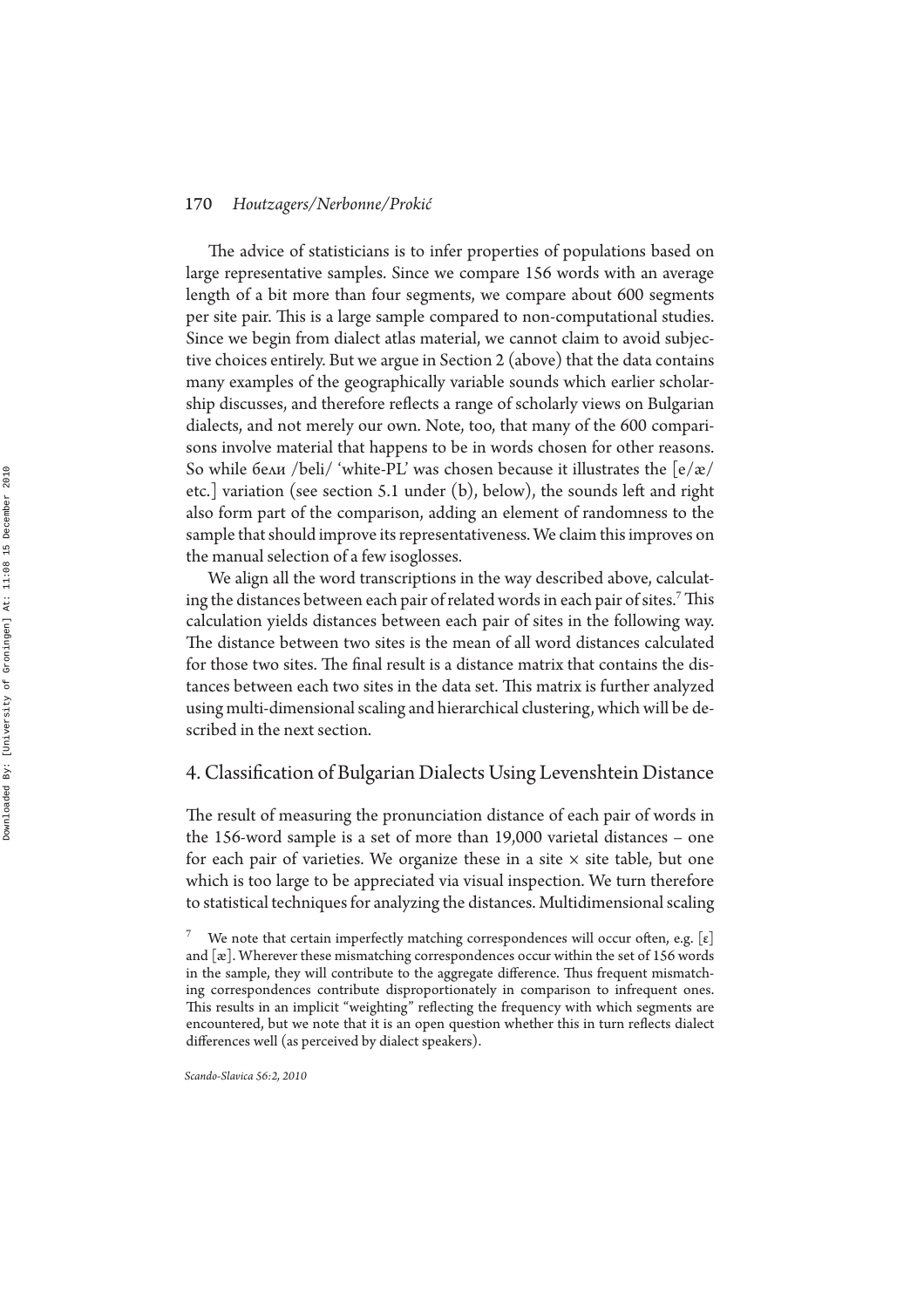(henceforth also "MDS") is a dimension-reduction technique which takes as input a set of points and (abstract, e.g. linguistic) distances among them (Kruskal and Wish 1978). MDS then proposes a small set of dimensions and coordinates for each input point so that the (abstract) distances are approximated as nearly as possible.

Unlike clustering (see below), MDS results are stable so they form an interesting standard against which we may examine the results of clustering. Since in the Bulgarian data, 92.4% of the variation is explained by the first two dimensions, we may conveniently examine the two-dimensional MDS reconstruals (scatterplots) in order to visualize the data, in particular looking for separation of the clusters (Legendre and Legendre 1998). In MDS plots, dissimilar objects are plotted far from each other and similar objects are close. In Fig. 3 an example of MDS is given: each dot represents one of the 197 sites studied in this project. The figure shows clusters of dots alternating with relatively "white" areas, which means that the linguistic distances from a given dialect to its linguistically closest neighbours vary greatly.

Fig. 3. Example of MDS



Clustering is the process of partitioning a set of objects into groups (Manning and Schütze 1999). The goal of cluster analysis is to find structure in the data by detecting and grouping together similar objects. In dialectometry, cluster analysis is frequently used to analyze the distances between sites and detect dialect regions by grouping the sites that share linguistic features. In this research, we proceed from the distance matrix obtained using Levenshtein algorithm described in the previous section and analyze it with a hierarchical clustering algorithm called WPGMA (Weighted Pair Group Method using Arithmetic Averages). A detailed description of this algorithm and some alternative clustering techniques, tested on the same data set used in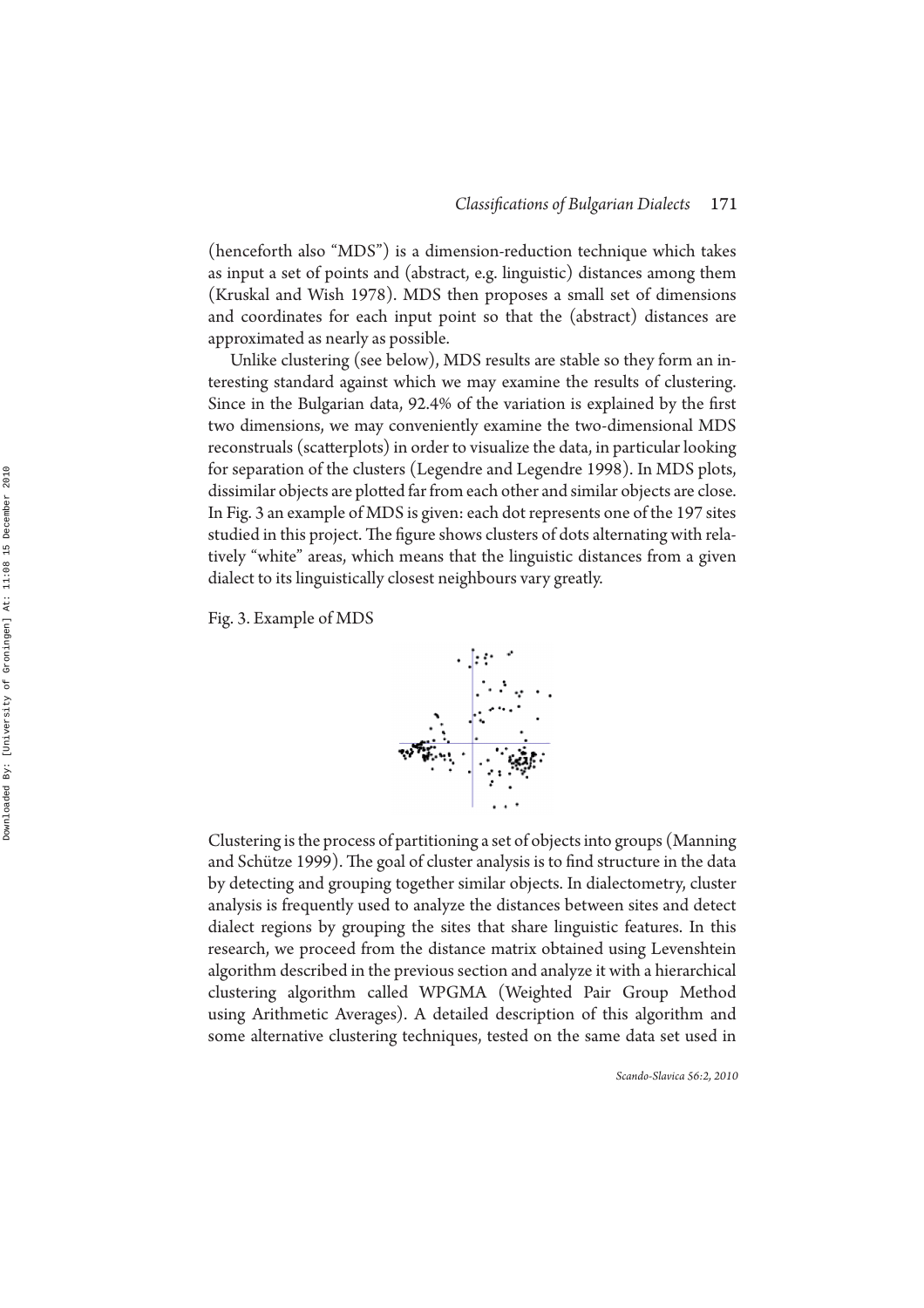this research, can be found in Prokić and Nerbonne 2009. All hierarchical clustering algorithms proceed from a distance matrix, repeatedly choosing the two closest elements and fusing them. They differ in the way in which distances are recalculated from the newly fused elements to the others. In this research we present the results of the two-way and six-way divisions of the data done by WPGMA algorithm. We chose a two- and a six-way division in order to be able to compare the results obtained with those of the traditional division of the Bulgarian dialect area. As we shall see below (section 5), the traditional division distinguishes two main dialect groups, that can be further divided into six subgroups.

The results of the WPGMA algorithm can be seen in Fig. 4. The main division of the sites is into eastern and western varieties. The six-way division of the sites shows four main dialect areas: eastern, western, southern (in the area of Rhodope Mountains) and a transitional zone at the border with Serbia. The southern group of dialects is further divided into smaller groups, which indicates that this group of dialects is more heterogeneous than the other three.

#### Fig. 4. Two- and Six-Way Division Using the WPGMA Algorithm



Previous study (Prokić and Nerbonne 2009) has shown that if other clustering and statistical techniques are applied on the same data set, the same eastern, western and southern groups are identified that we see in Fig. 4. However, some well established hierarchical clustering techniques do not distinguish the transitional zone at the border with Serbia. An example is the technique called UPGMA (Unweighted Pair Group Method using Arithmetic Averages).

In this paper we will investigate the reasons for the different results obtained by quantitative techniques when compared to traditional scholarship.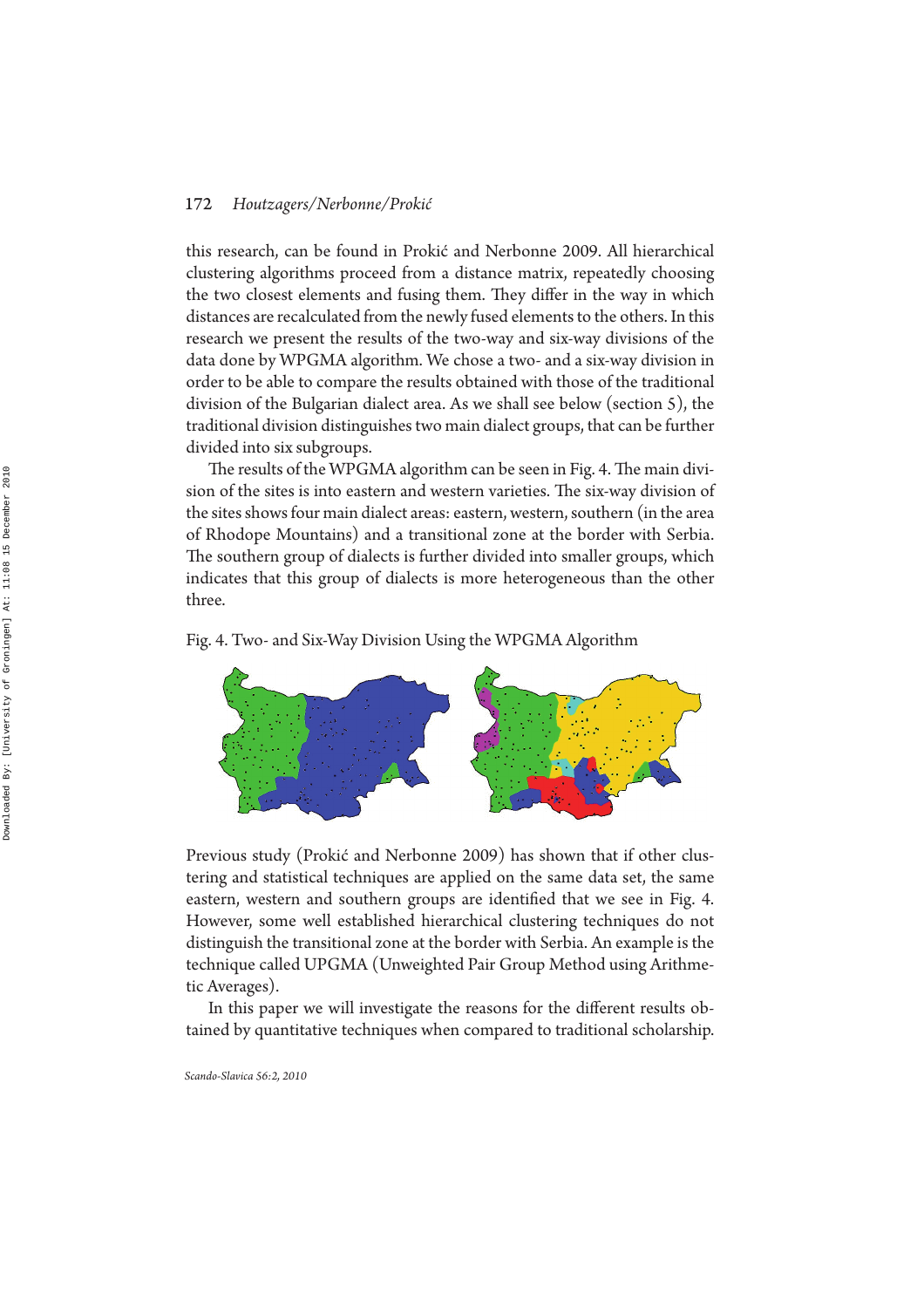If such differences occur, it is of course relevant to check whether the distribution of the phonetic features present in our data set corresponds well with the phonetic features responsible for the traditional dialect divisions. Another potential explanation for differences in classification is the possibility that some of the dialect areas defined in traditional atlases are not strongly founded in the linguistic data, but rather reflect the knowledge of cultural and historical differences. There is also a possibility that differences are due to the techniques we use. Because similarities between traditional and quantitative classifications should not be taken for granted, we shall also pay attention to notable similarities between the two.

## 5. Comparison with Traditional Classification

#### 5.1. Stojkov's Classification

By far the most widely known and most authoritative classification of Bulgarian dialects is the one published by Stojkov (1968, 291) 8 and reproduced in Fig. 5.9

The starting point for Stojkov's classification is the reflex of the OBg phoneme \**ě* (*jat*).

(a) In a non-palatal environment, i.e. not followed by a palatal or palatalized consonant or a syllable containing a front vowel, the reflex of *jat* west of the thick line is  $[e]$ . East of the thick line it is  $[a]$  or a low variant of  $[e]$ . If the reflex of *jat* is [a] or a very low variant of [e], a preceding consonant is usually palatalized. Example: [bel] 'white' (masculine singular) vs. [bʲal], [b<sup>j</sup>æl] or [bɛl]. This isogloss more or less neatly splits up the Bulgarian language area in two continuous parts and it almost fully coincides with the dialect border shown on the map.

(b) East of the thick line there is a division based on the reflex of *jat* in a palatal environment: in the south and southeast (abbreviated R from *Rupski govori* 'Rupian dialects') the reflex is [a], [æ] or [ $\varepsilon$ ], in the north

<sup>8</sup> e map in this second edition of *Bălgarska dialektologija* is essentially the same as the one in the first edition (Stojkov 1962) with some refinements as to the subdivision of the eastern Bulgarian dialects. It appears unaltered in the 1993 and 2002 editions. <sup>9</sup>

Stojkov was well aware how problematic it was to classify dialects in a satisfactory way and even called it "an extraordinarily difficult and almost impossible task" (1993, 81).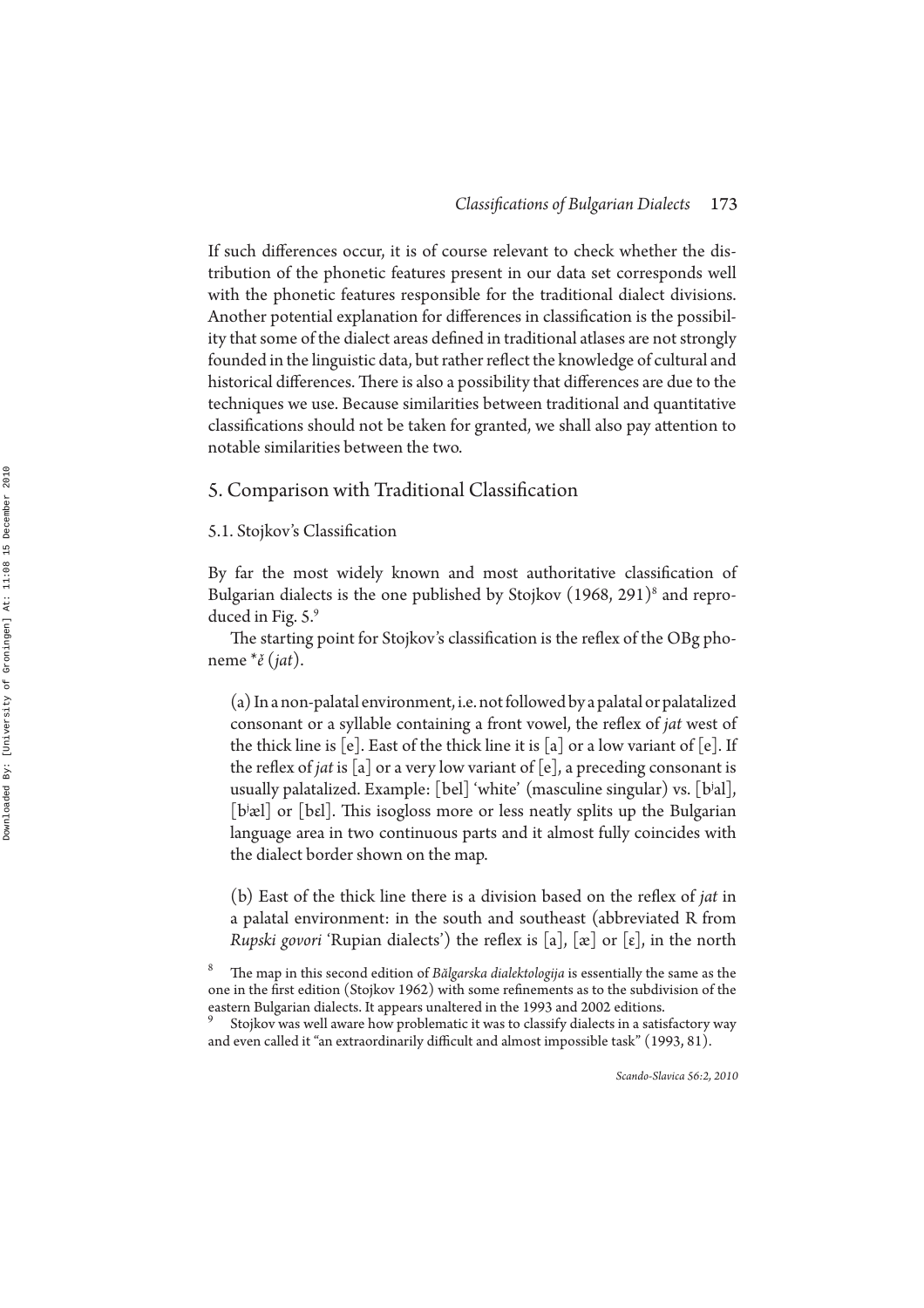it is [e]. Example: ['bʲali], ['bʲæli] or ['bɛli] 'white' (plural) vs. ['beli]. This second *jat* isogloss divides the Bulgarian language area into several discontinuous parts. As a matter of fact, the northeast corner has the same reflex of *jat* as the south. The boundary between the southern and the non-southern eastern dialects shown on the map therefore represents a simplification of the actual linguistic facts.

Fig. 5. Traditional Division of Bulgarian Dialects (after Stojkov)



Abbreviations: NW – northwest, SW – southwest, TR – transitional (between Bulgarian and Serbian), B – Balkan dialects, M – Moesian, R – Rupian, tr – transitional (between Balkan, Moesian and Rupian dialects).

The western dialects are subdivided into northwest and southwest (NW and SW), according to the reflex of the OBg back nasal \*ǫ > [ɤ] or [a], e.g. [zʏp] vs. [zap] 'tooth' (StBg  $z\check{a}b$ ).<sup>10</sup> There is also a transitional (TR) area with \* ${\mathfrak{g}} >$ [u] and several other traits that make it transitional to Serbian.

The northern part of the east Bulgarian area is subdivided into Balkan and Moesian dialects (B and M), the former of which are discontinuous. About the distinction between Balkan and Moesian dialects see section 5.2.3 below. There are also transitional dialects between Balkan and Moesian and between Balkan and Rupian dialects (tr). The southern part of the east Bulgarian area is formed by the Rupian dialects (R; see above).

<sup>10</sup> The vowel spelled  $\check{a}$  is pronounced [ə]. The word-final consonant (spelled  $b$ ) is unvoiced.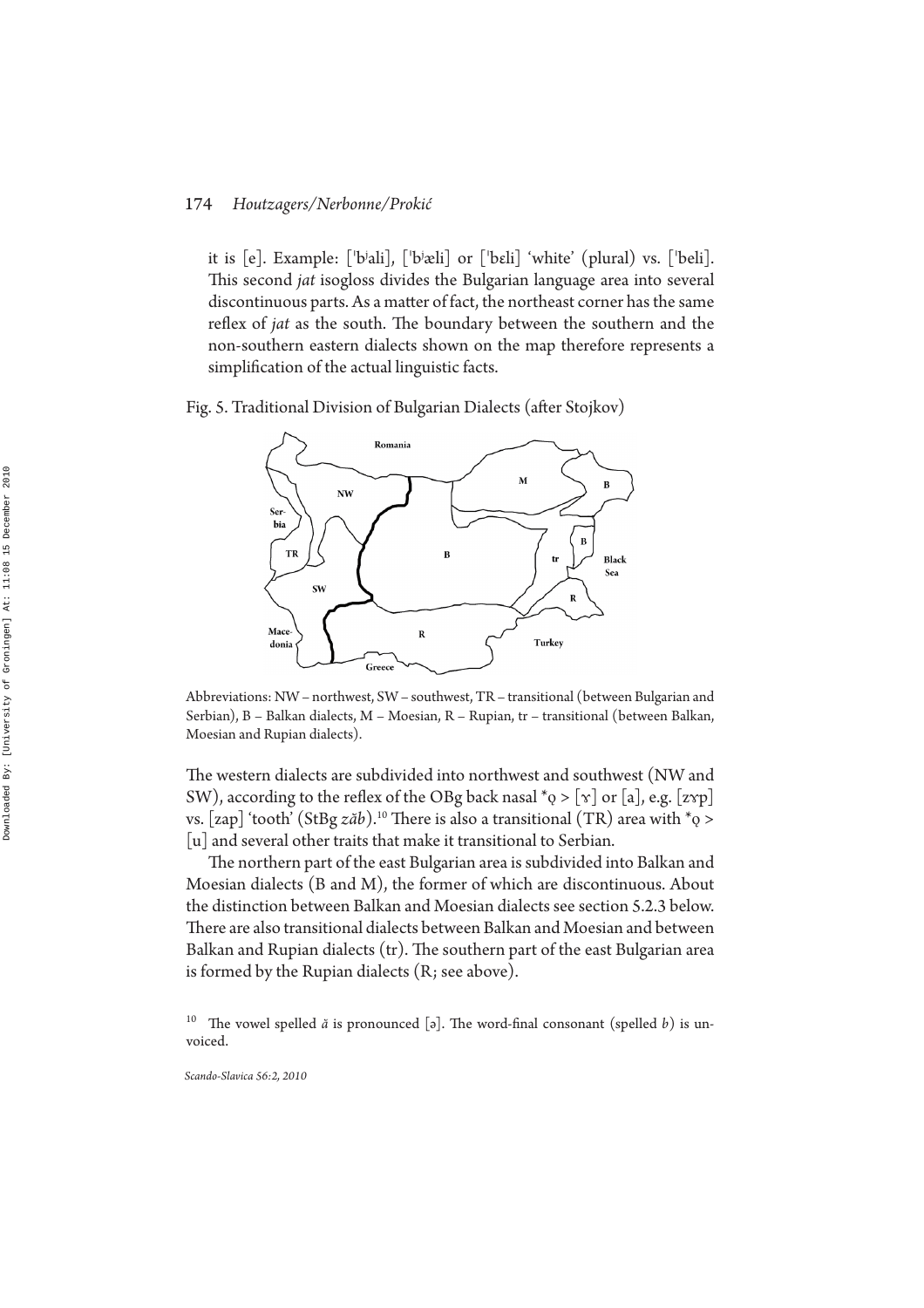#### 5.2. Comparison

If one does not count the transitional dialects in the east, Stojkov's classification distinguishes six dialect groups. Moreover, it attaches greater importance to the split between east and west than to the other divisions of the Bulgarian language area. Therefore it can easily be compared to the twoand six-way quantitative divisions presented above. In Fig. 6 we projected Stojkov's boundaries (Fig. 5) on the quantitative maps (Fig. 4). The areas obtained by using the Levenshtein distance can be recognized by the colours (in the printed version of this journal: different types of shading).

Fig. 6 shows both similarities and differences between Stojkov's map and the quantitative maps. Differences are present wherever the transitions between different colours/types of shading do not coincide with the black lines. In the remainder of section 5 we shall discuss and try to explain the most important similarities and differences.<sup>11</sup>

Fig. 6. Quantitative and Traditional Boundaries



Quantitative 2- and 6-way classifications are shown as colours (as shading in the paper version of this article) with traditional boundaries projected on them as lines.

#### 5.2.1. West vs. East

The division between west and east, which was the starting point for Stojkov's classification, roughly agrees on both maps. Moreover, if we compare the WPGMA maps given in Fig. 4 with the other quantitative maps, we see that the east-west boundary constantly appears at the highest (two-way) clustering level and stays identical on every map, independently of the type of

 $11$  We have restricted ourselves to differences involving more than three sites.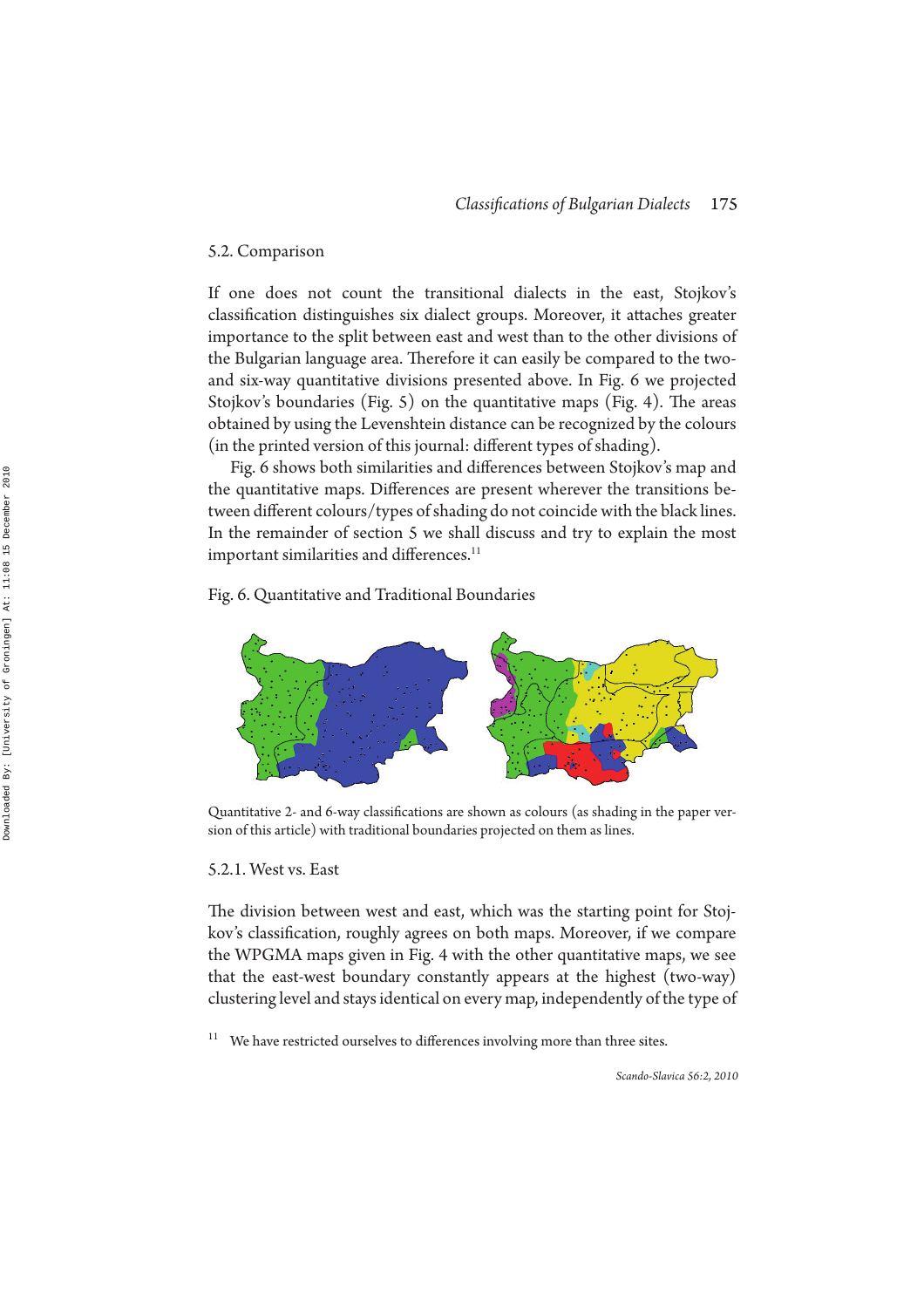clustering. However, the middle of the east-west boundary on the quantitative maps runs east of Stojkov's. Two questions arise:

(a) How can we explain that a boundary so similar to Stojkov's *jat*-boundary, which in principle is based on a single isogloss, shows so much stability on the quantitative maps?

(b) How can we explain the difference between the boundary on the quantitative maps and Stojkov's?

Both questions can be answered relatively simply if we examine the phonetic maps of OT.<sup>12</sup> From these maps it becomes clear that Stojkov's *jat*-boundary forms part of a bundle of 48 isoglosses (this is the number of relevant maps in OT). The isoglosses reflect a great variety of phonetic characteristics, represented in 101 words in the data. Examples:

(1) Reflexes of *jat* in specific positions

(2) Presence vs. absence of mixture of the reflexes of the two *jers* and the two nasal vowels

- (3) Vowel reduction phenomena
- (4) Presence vs. absence of epenthetic *l*
- (5) Change of  $d$ ,  $d'$  into *g*, *k*<sup>'</sup>
- (5) Reexes of \**lь*, \**lъ* and syllabic *\*l*
- (6) Presence vs. absence of the changes  $a > [e]$  in certain positions
- (7) Presence vs. absence of the change \**dn* > [nn]

This bundle runs from north to south and occupies a broad strip of the Bulgarian dialect map. It contains more isoglosses to the east than to the west of the *jat*-boundary, reflected in 37 and 27 words, respectively.<sup>13</sup> The number of isoglosses accounts for the stability of the *jat*-boundary on the quantitative maps. The difference in geographic location of the boundary on the quantitative maps as compared to Stojkov's is in all probability due to the fact that on average the isoglosses in this bundle run slightly east of Stojkov's *jat*-boundary.

 $12$  As far as the dialects within the Bulgarian state borders are concerned, this atlas is for the most part a condensed edition of BDA. When referring to maps in OT, we shall use the letters "F" and "A" for maps that regard phonetics and accentology, respectively.

 $13$  East and west are divided by 48 isoglosses. Twenty-four of these run more to the east than the jat-boundary, nine more to the west. But more important for this discussion is the number of words in the data set that show the relevant characteristics. Some isoglosses are not represented in the data and others are represented several times.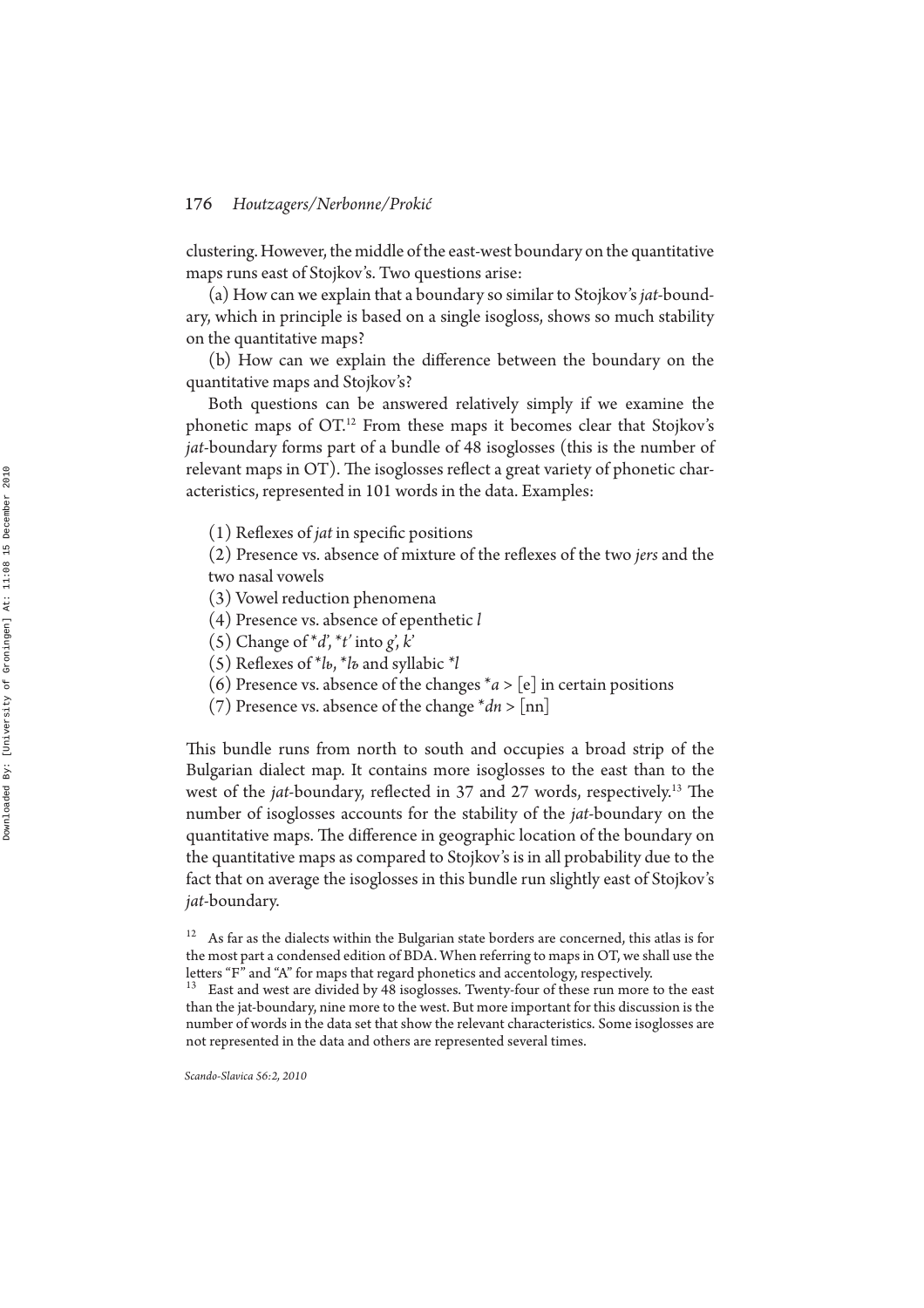#### 5.2.2. Southeast vs. Northeast

Another similarity between the traditional map and the quantitative ones is the split between northeast and southeast, that is between north and south, east of the border discussed in the previous section (in terms of Fig. 5: the split between the Rupian dialects on the one hand and the Moesian and Balkan dialects on the other). This split appears in the three-way clustering for all three clustering techniques used. From the four-way clustering onward, two of the three clustering techniques show a further splitting up of the southeastern area into subareas. This confirms the impression we get from Fig. 6, viz. that the southeast is much less of a unity than the northeast.

If we examine the phonetic and accentual maps in OT, we see the same picture. There are many maps on which southeastern dialects differ from surrounding dialects, but more often than not this applies only to part of the southeast. Moreover, if one compares these maps among themselves, the parts of the southeast that distinguish themselves from their surroundings are not constant in any way and very often the relevant characteristic is shared by (sometimes considerable) areas outside the Rupian territory, especially by varying noncontingent areas in the northeast. For instance, on maps OT F 40–46 – which show reflexes of *jat* in the word *dve* (StBg) 'two' and in certain verbal endings (whether or not contracted with following \* *a* or \**aa*) – we see a geographically nonconstant central area within Rupian that differs from its immediate surroundings but shows linguistic similarities with varying subareas elsewhere, mostly to the east and northeast. But there are also maps on which a larger part of the southeast or even the whole southeastern area distinguishes itself from the northeast. We shall give two examples:

(1) OT F 9: presence of epenthetic [ə]<sup>14</sup> in such *l*-participles as StBg *pekla* (feminine) 'bake' ( $\lceil$ 'pekəla $\rceil$ ). This characteristic is shared by most (but not all) of the southeast and two noncontingent areas in the northeast. (2) OT F 19: absence of a vowel in the verbal root \**tъk-* (OBg) 'weave'. The whole southeast is opposed to the northeast here, but it shares its

We summarize that the impression one gets from the righthand map in Fig. 6 (a heterogeneous southeastern area opposed to a much less heterogeneous

<sup>14</sup> Notated *ъ* in ОТ.

characteristic with the entire west.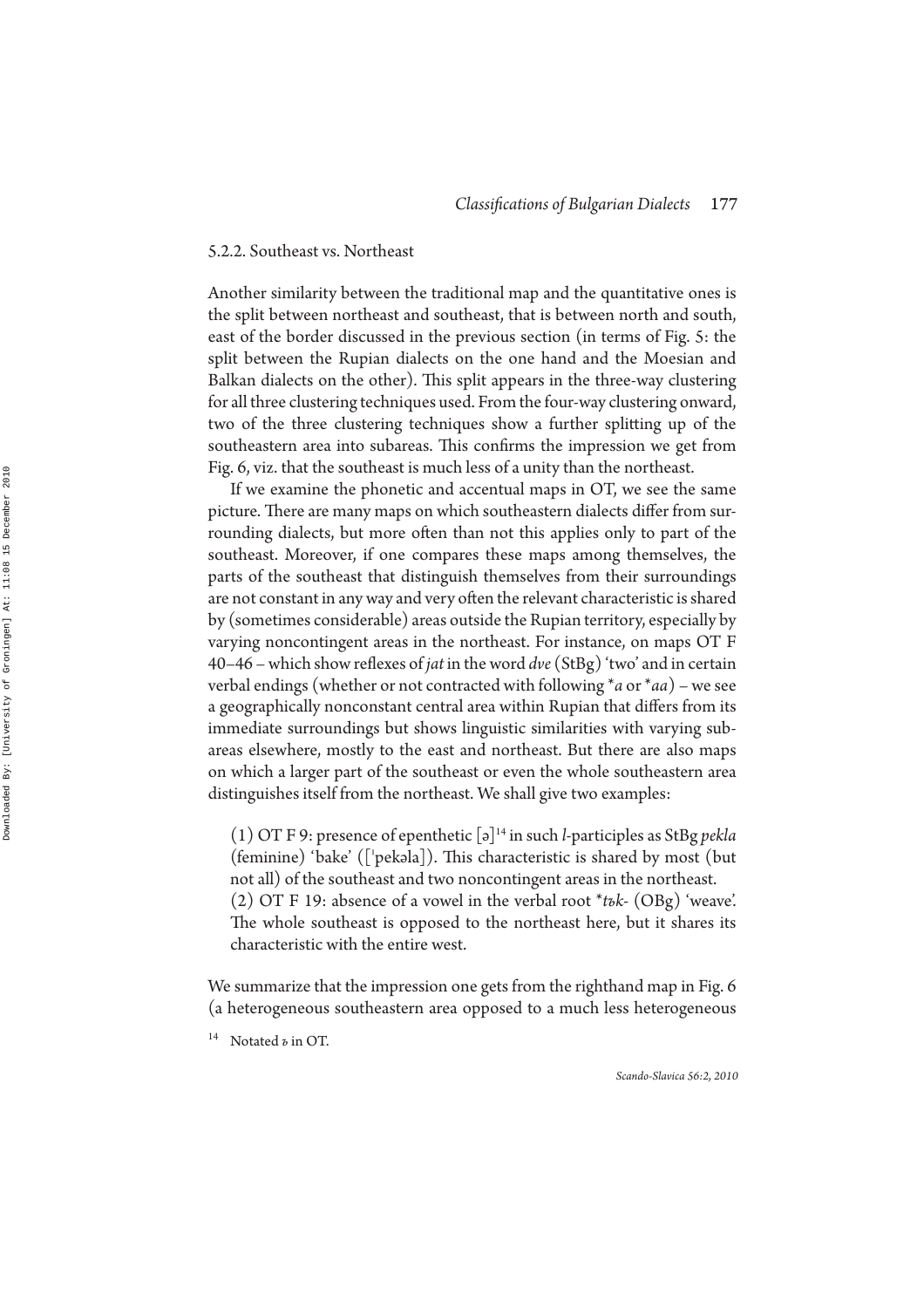northeastern one) corresponds with the impression one gets when comparing the phonetic and accentual maps in OT.

#### 5.2.3. Stojkov's Moesian Dialect

On the rightmost map of Fig. 6 we also see a major difference between the quantitative and the traditional map: on the former the north-eastern dialects form one large group, whereas Stojkov distinguishes a Moesian group in the north. This difference between the two maps is not difficult to explain. Stojkov (1968, 69) mentions four phonetic features that he considers characteristic for the Moesian dialects:

 $(1)$  *jat* is reflected as [a], [æ] or [ε] according to the phonetic environment, e.g. [bʲal] 'white' (masculine singular) vs. [ˈbɛli] (plural), cf. section 5.1 above.

(2) The reflex of the OBg back *jer* has a 'velarized' phonetic realization.

 $(3)$  Change of the consonant cluster  $*dn$  into [nn], e.g. ['glanna] 'hungry' (feminine singular), cf. StBg *gladna*.

(4) Nonexistence of the consonants f and x, e.g. ['odi] 'he goes', [s $x\mu$ 'sem] 'entirely', cf. StBg *chodi*, *săvsem* (the third segment is realized as [f]).

However, if we consult OT and BDA we find that the first three of these distinguishing characteristics for the Moesian dialects are not supported by the maps. The reflexes of *jat* mentioned above are far from being typically Moesian (see OT F 34–35) and the same holds for the change \**dn* > *nn* (OT F 166). As for the "velarized" articulation of OBg *jer* : such an articulation is distinguished neither in OT nor in BDA.

With respect to the nonexistence of  $f$  and  $x$ , we sometimes do find a map on which an area is visible that remotely resembles that of the Moesian dialects (OT F 135–141). In almost all cases the relevant characteristic is shared with significant areas to the east, west or south. The data set of the project contains 23 potentially relevant words. If we limit ourselves to these words and to the relevant segments of the words, we see that 15 words show an isogloss that runs more or less along the boundary of Stojkov's Moesian area. These 15 isoglosses are combined in Fig. 7.<sup>15</sup> The remaining 8 words do not

 $^{15}$  The northeast corner of Bulgaria is not distinguished from the Moesian area as it is on Stojkov's map, but this is not surprising: there are no data from that area.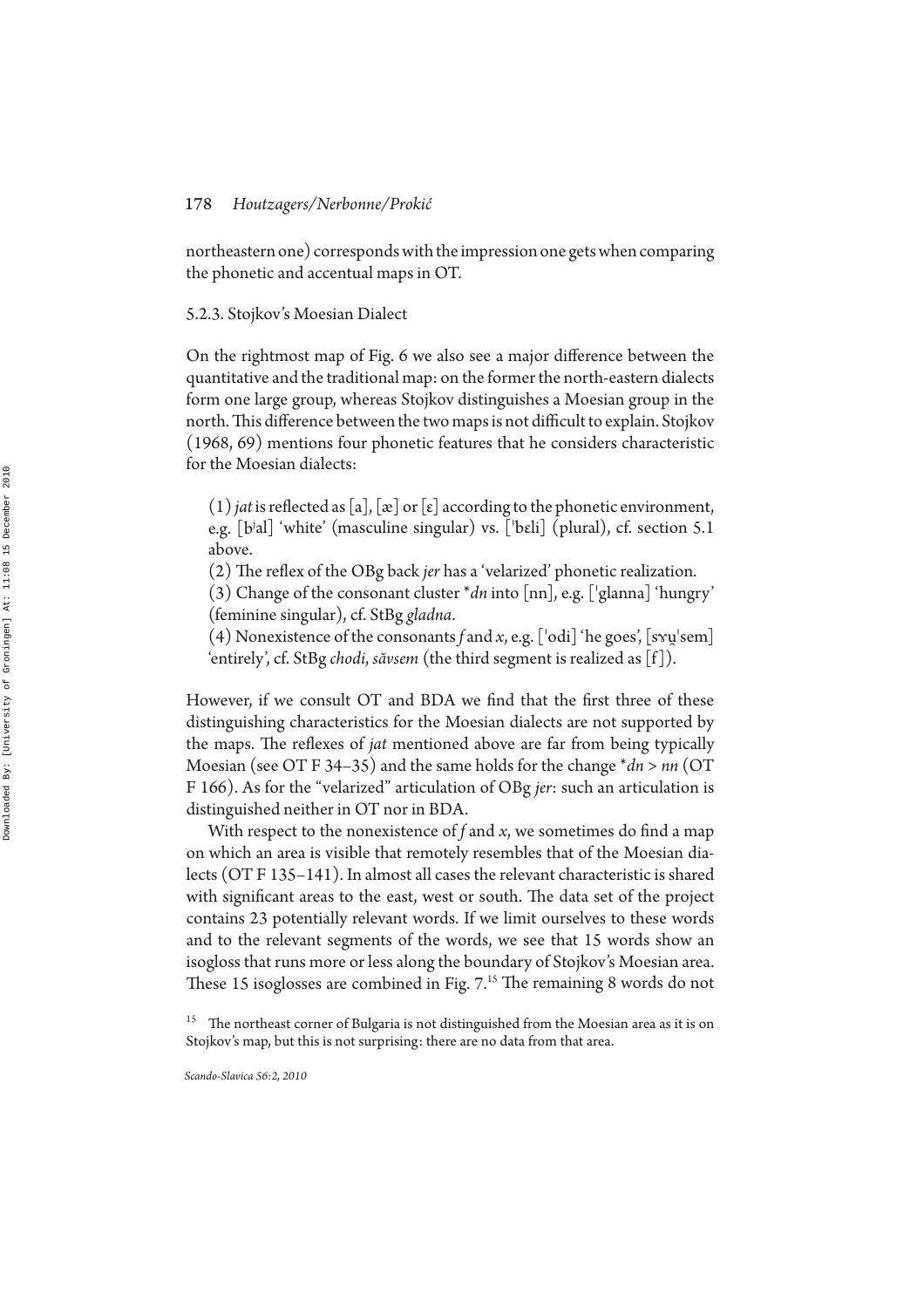show such an isogloss. As we see on Fig. 7, even if we focus on the relevant segments of these 15 selected words, the isoglosses do not only delineate Stojkov's Moesian area but other parts of Bulgarian as well.

We conclude that as far as phonetics is concerned there is not enough evidence for distinguishing a Moesian dialect area. Three out of four phonetic characteristics are not visible on the traditional maps either, the fourth is sporadically present on the traditional maps and shows on the quantitative maps if one focuses on the relevant segments of the relevant words (15 out of 156). Apparently this signal is not strong enough to surface when the data as a whole is taken into account.

Fig. 7. Isoglosses of the Relevant Segments of the 15 Selected Words Discussed in Section 5.2.3



5.2.4. Northwest vs. Southwest; Stojkov's TR Zone

As we see in Fig. 5 above, Stojkov's map divides the western dialects into a thin Serbian transition region (TR) in the northwest, and then further subdivides the rest into a northern  $(NW)$  and a southern  $(SW)$  regions. The quantitative maps, however, do not reliably recognize the TR zone,<sup>16</sup> and never recognize the NW-SW division.

<sup>16</sup> WPGMA maps do (see Fig. 6 in section 5.2), but maps based on other clustering algorithms such as UPGMA do not.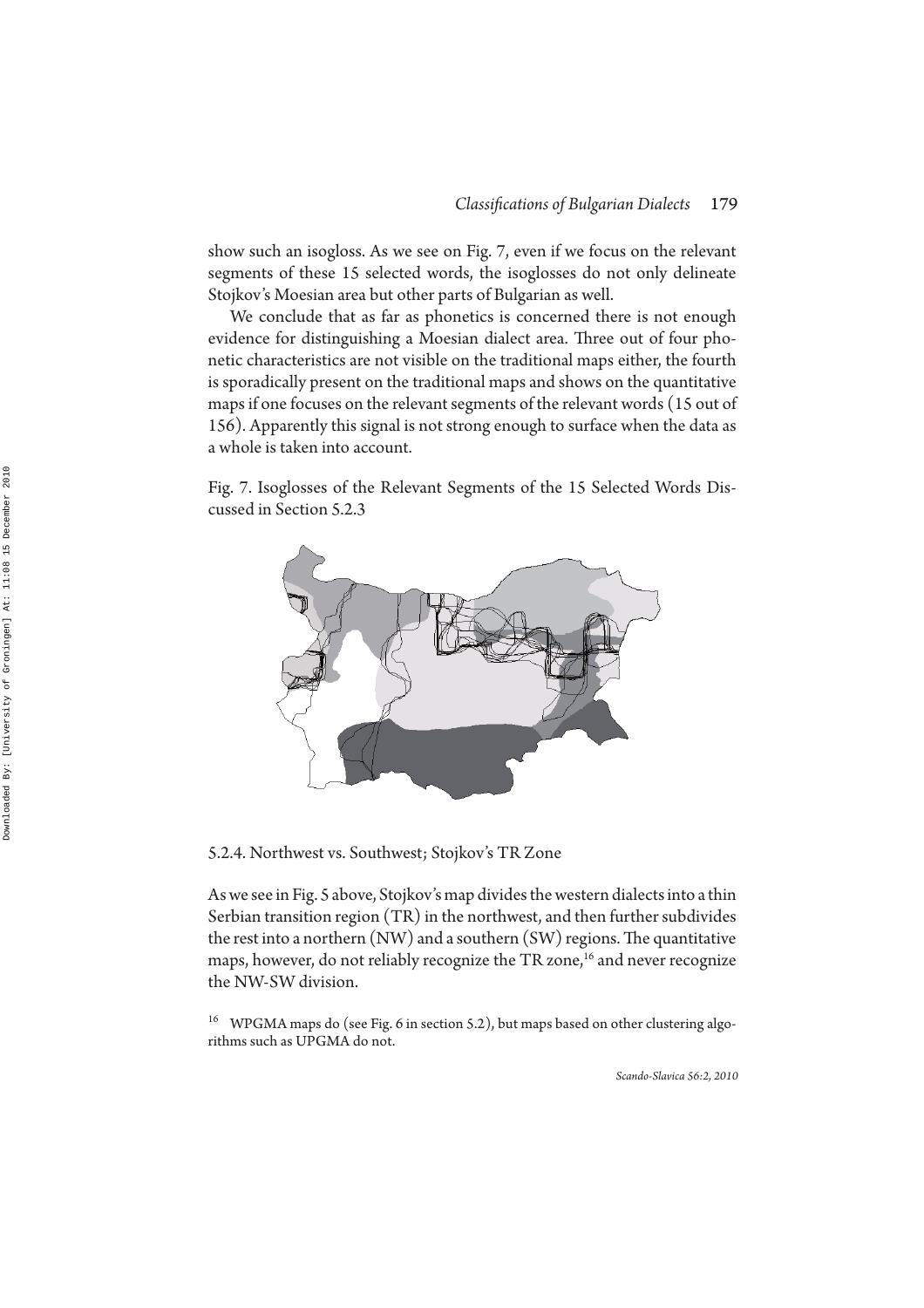These divergences between the quantitative and the traditional maps are more surprising than the others discussed above, as Stojkov justifies both divisions under discussion by referring to a considerable number of phonetic isoglosses.

With respect to the split NW vs. SW the phonetic characteristics concern:

(1) The reflexes of back *jer* in specific phonetic environments or in specific words

(2) The reflexes of front *jer* 

 $(3)$  The reflexes of the back nasal

(4) Presence or absence of mixture of reflexes of back and front nasal

(5) Reex of *jat* in *cjal* (StBg) 'whole' (masculine singular) and *celi* (plural)

(6) Final *o* or *e* in such words as *naše* (StBg) 'our' (neuter singular)

(7) Presence or absence of the second *j* in *jajce* (StBg) 'egg'

These characteristics are presented on 21 different maps in OT and are present in 21 words in the data.<sup>17</sup>

Stojkov distinguishes his TR dialects on the basis of the following characteristics:

(a) The reflexes of back and front *jer* in specific phonetic environments or in specific words

(b) Reduction or not of front *jer* in the suffix of such words as *žaden* (StBg) 'thirsty'

 $(c)$  The reflexes of the back nasal in specific words

(d) Reflexes of OBg  $*$ *tj*,  $*$ *ktj* and  $*$ *dj* in general and in specific words

(e) palatalized or nonpalatalized *l* in such words as *bolna* (StBg) 'ill' (feminine singular)

(f) Labialization or not of *e* in certain phonetic environments

The characteristics given here are presented on 16 different maps in OT and are present in 22 words in our data.

In Fig. 8 below we see the isoglosses for the 21 words from the data set that show the relevant characteristics for the split NW vs. SW (nos. 1–7 above

 $17$  On these maps it is often the case that the NW (more rarely the SW) shares its characteristic with part of the dialects to the east (east of the jat-boundary), but this is not a problem since the split between east and west is undisputed.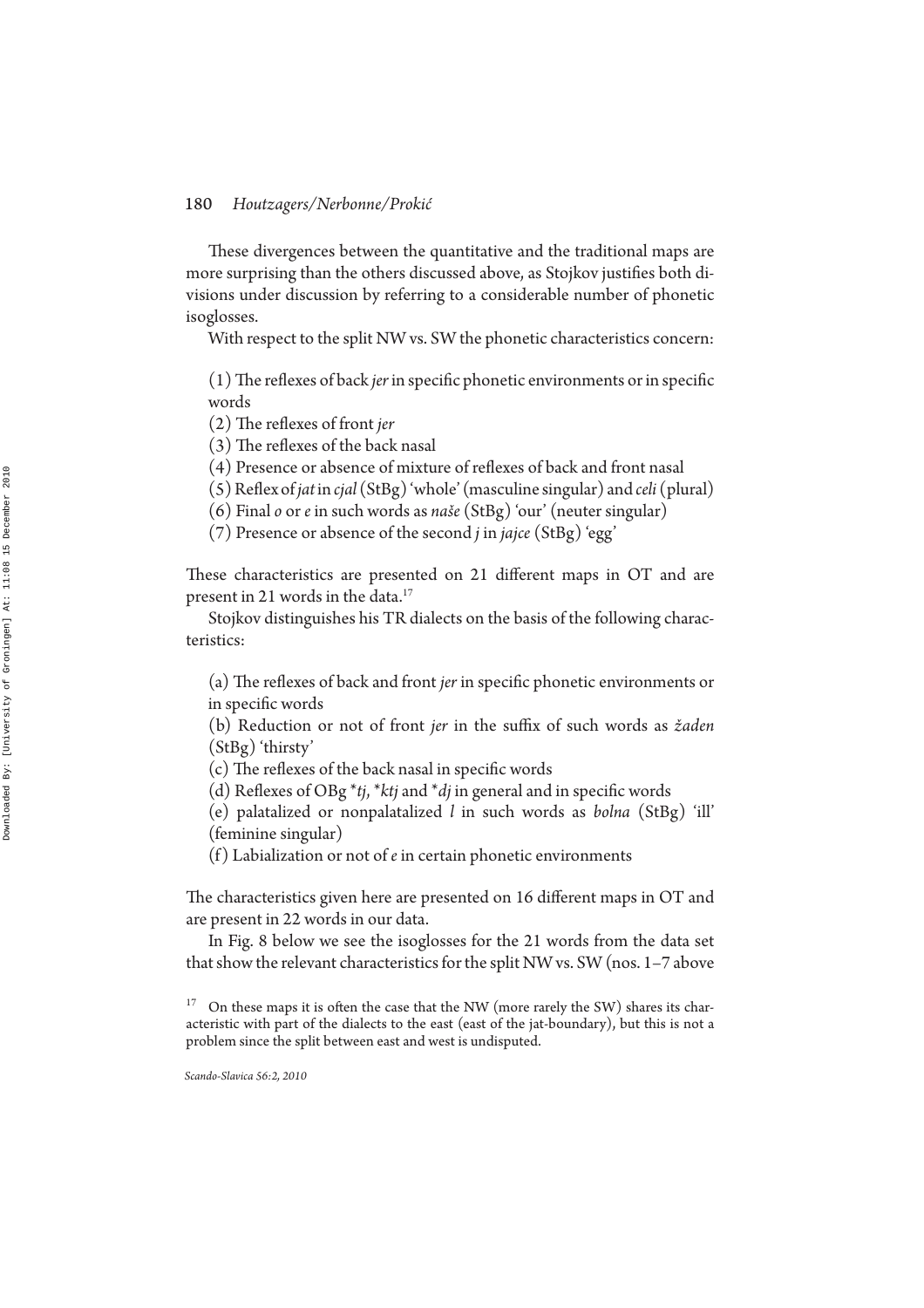in this section). For each word only the relevant phoneme is taken into consideration.<sup>18</sup> We could show a similar isogloss bundle for the distinguishing characteristics of the TR dialects (nos. a–f above in this section) but we shall not do so for reasons of space.

Fig. 8. Isoglosses of the 21 Words that Show a Northwest-Southwest Split



The existence in our own data of an isogloss bundle between the northwest and the southwest leads us to ask why the feature differences are not reflected in consistent differences in the final analyses.

We shall try to shed some light on this matter by showing and analyzing some MDS plots. We shall examine the entire western region together, i.e., addressing both the question of Stojkov's TR zone and his proposed NW-SW split.

The MDS plot in Fig. 9 (below) clarifies that the TR group has a relatively distinct core, but that there are varieties intermediate between the TR varieties and the other western varieties. The region in the MDS plot between the TR group and the rest of the western dialects is not empty, as it would be if there were a substantial categorical division between the TR varieties on the one hand and the rest of the western varieties. In this case we are inclined to accept Stojkov's division, but note that is not a matter of very distinct subsets,

 $18$  The map not only confirms Stojkov's division into northwest and southwest, but some of the isoglosses also delineate Stojkov's TR dialect area. In addition, the same features confirm the east-west jat-boundary in the center of the country. In the north, the jatboundary is strengthened by only two of the 21 features.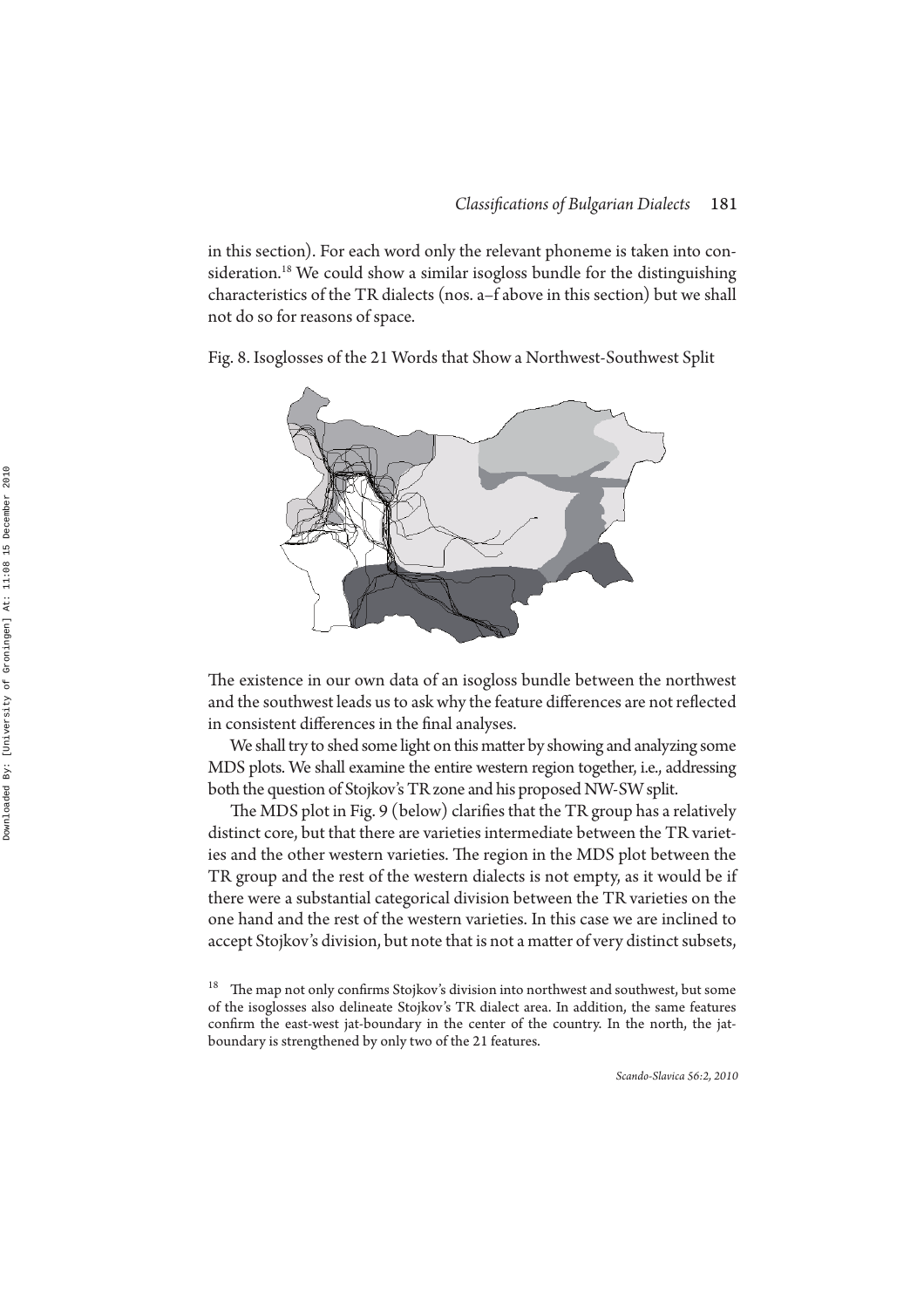but rather two groups with some intermediate cases. We identify the problem in the clustering procedures, which are easily confused when the space between clusters is occupied as it is here.

#### Fig. 9. Stojkov's NW, SW and TR Dialects



Left: Geographical location of Stojkov's NW, SW and TR dialects. Right: MDS plot of the linguistic distances between those dialects, legend: triangle – NW, square – SW, circle – TR.

If we now turn to the remaining western dialects in the MDS plots, again examining Fig. 9, we note that, while the SW varieties (squares) occupy a fairly compact section of the linguistic plane, the NW varieties (triangles) are comparatively diverse. This means that while it is possible to distinguish north and south, the decision of where to separate them will necessarily be arbitrary. These two groups are less clearly separated in the MDS plot. Our tentative conclusion is that the distinction is less clearly reflected in the data. Let us examine this more closely.

We attempt to focus on this issue by examining first, the aggregate distances based on just the words in which the relevant features appear, and second, the aggregate distances based on just the single segments themselves. The MDS plots are found in Fig. 10.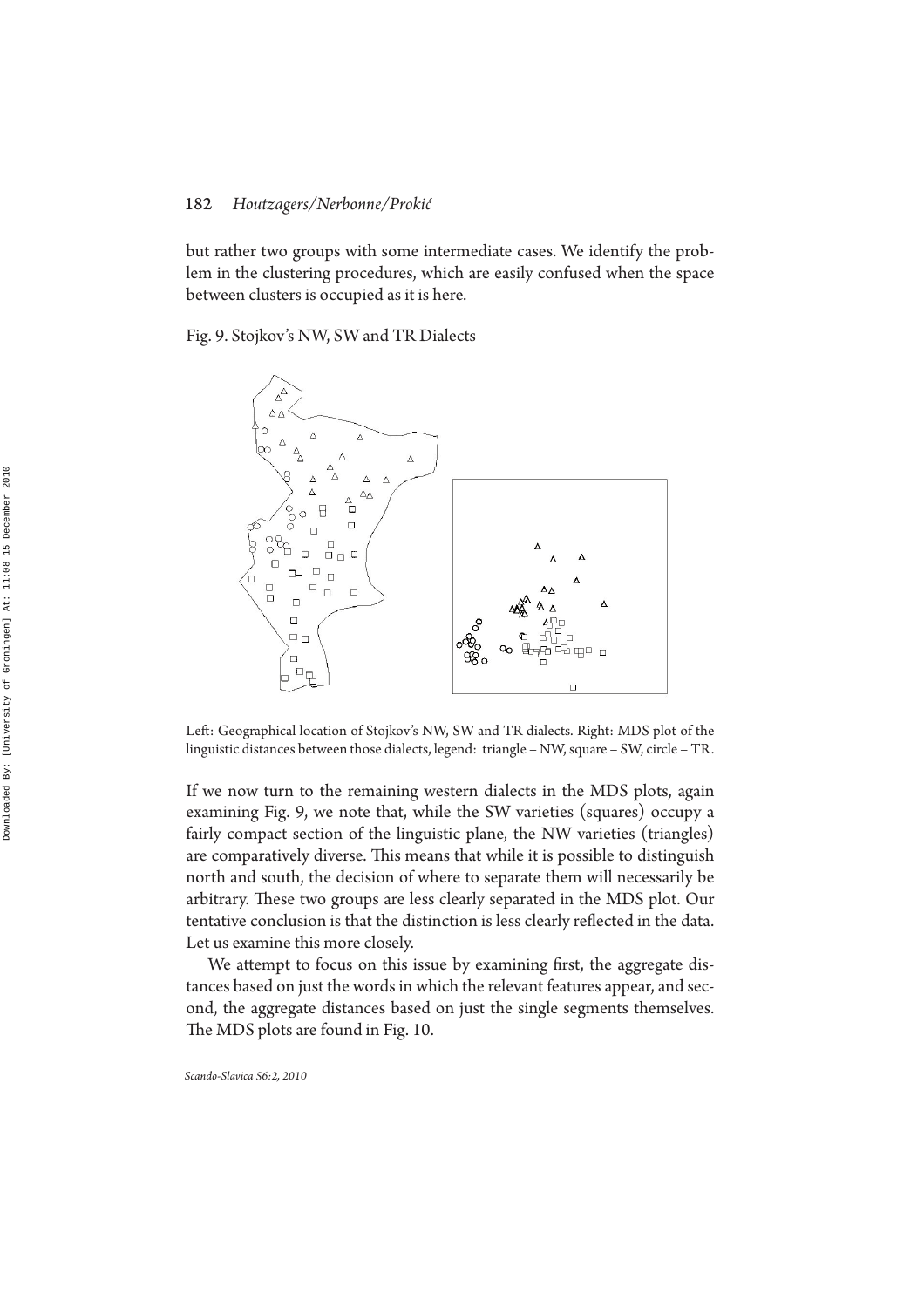Fig. 10. MDS Plot of Western Dialects



Left: based on all 156 words. Center: focusing on the 21 words showing the relevant features. Right: focusing on the 21 segments themselves. Legend: triangle – NW, square – SW, circle  $-TR$ .

The MDS plot on the left in Fig. 10 is repeated from Fig. 9. We concluded in discussing it there that a core of the TR dialects could be identified even though some dialects in the area were not easily distinguished from the other western varieties. When we focus on just the 21 sounds Stojkov uses as a basis, we obtain a situation shown on the right, where all three regional varieties are clearly distinct. We note that there are borderline cases even in this very focused view, shown by the single triangle within the group of squares (village of Kreta, Vraca province), and the two circles which are closer to the squares than to the other circles. These are the villages Bučin prochod (Sofia province) and Velkovci (Pernik province). The MDS plot in the middle reflects the Levenshtein distances between the 21 words in which Stojkov's features appear, without focusing on the relevant segments. We include it here to show how the other information in the words tends to cloud the neater classification on the right.

With respect to our central question concerning the reason for the difference between the quantitative and the traditional divisions of Bulgarian dialects, we conclude first that the TR varieties are largely, but not consistently distinct from the other western varieties. Our clustering algorithms are not up to the task of consistently identifying the TR varieties as a distinct group. Second, we may discern a distinction between the NW and SW varieties along traditional lines in our data, but the distinction is clouded by a large number of features that are not distributed according to the north-south division.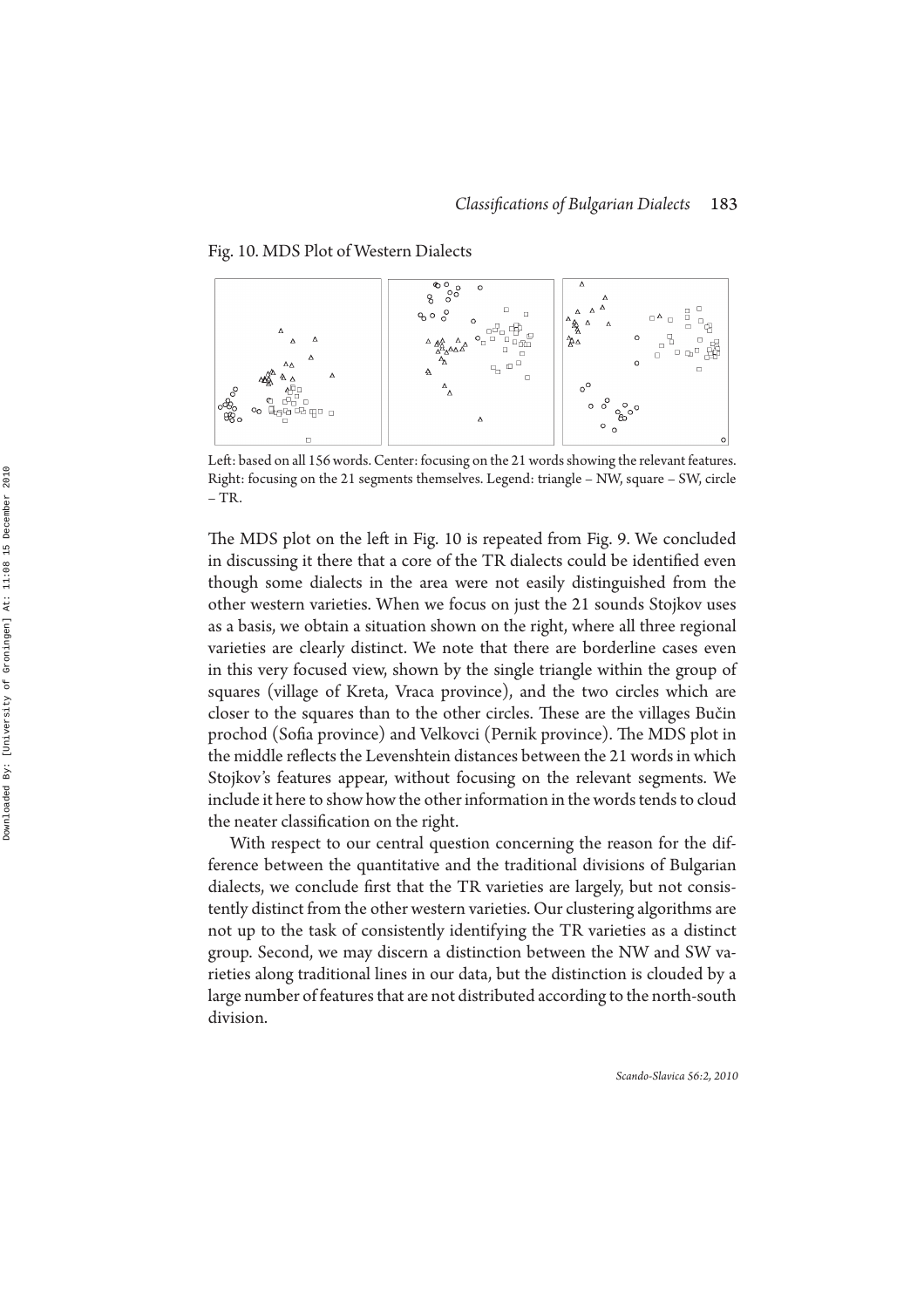## 6. Conclusion

Our goal in this paper was to compare traditional and quantitative classifications of Bulgarian dialects. We drew on Stojkov's authoritative work for our views on traditional classification, and we used a simple version of Leven shtein distance to provide a base for a quantitative view. The general lines of the two views of the Bulgarian dialect landscape are similar. Both see the language area dominated by an east-west division – Stojkov's *jat* line, and both identify the Rupian south as a third most significant area. The quantitative work located the *jat* line slightly to the east of where Stojkov had drawn it, and it failed to identify anything like his Moesian area. In both of these cases we find for the quantitative work, and tend to conclude that it improves on Stojkov's.<sup>19</sup>

Assuming that Levenshtein distance is a probative measure of aggregate pronunciation differences, we relied on multidimensional scaling (MDS) to visualize the more than 19,000 distances between the pairs in our 197-site sample, encouraged by the fact that over 92% of the variation is captured in the first two dimensions. This allowed us to see that the Rupian area is much more diverse than either the east or the west in the north. We noted that while it is possible to distinguish the Rupian varieties in the two-dimensional MDS plots, there is essentially no clear margin distinguishing them, which means that the exact demarcation will have to be somewhat arbitrary. We likewise inspected the results of various clustering algorithms, but these reliably distinguished only the east from the west along the *jat* line – all of Stojkov's further divisions escaped the dull eye of the clustering algorithms.

The situation in the west is similar to that in the Rupian area. The MDS plot demonstrates that the Serbian transition zone, the northern and southern parts of the west, all of which Stojkov postulated, may indeed be distinguished when using aggregate pronunciation distance, but the borders are not linguistically prominent. It is not surprising that clustering fails to distinguish these areas reliably, even if one algorithm, WPGMA, was able to distinguish the Serbian transition zone Stojkov had postulated.

We noted above that most of the work presented here proceeds from the assumption that Levenshtein distance is a valid measure of the pronunciation

 $19$  Of course it should not be forgotten that the quantitative classifications discussed in this paper were based exclusively on phonetic data and Stojkov's are not. Therefore we cannot be conclusive about this yet.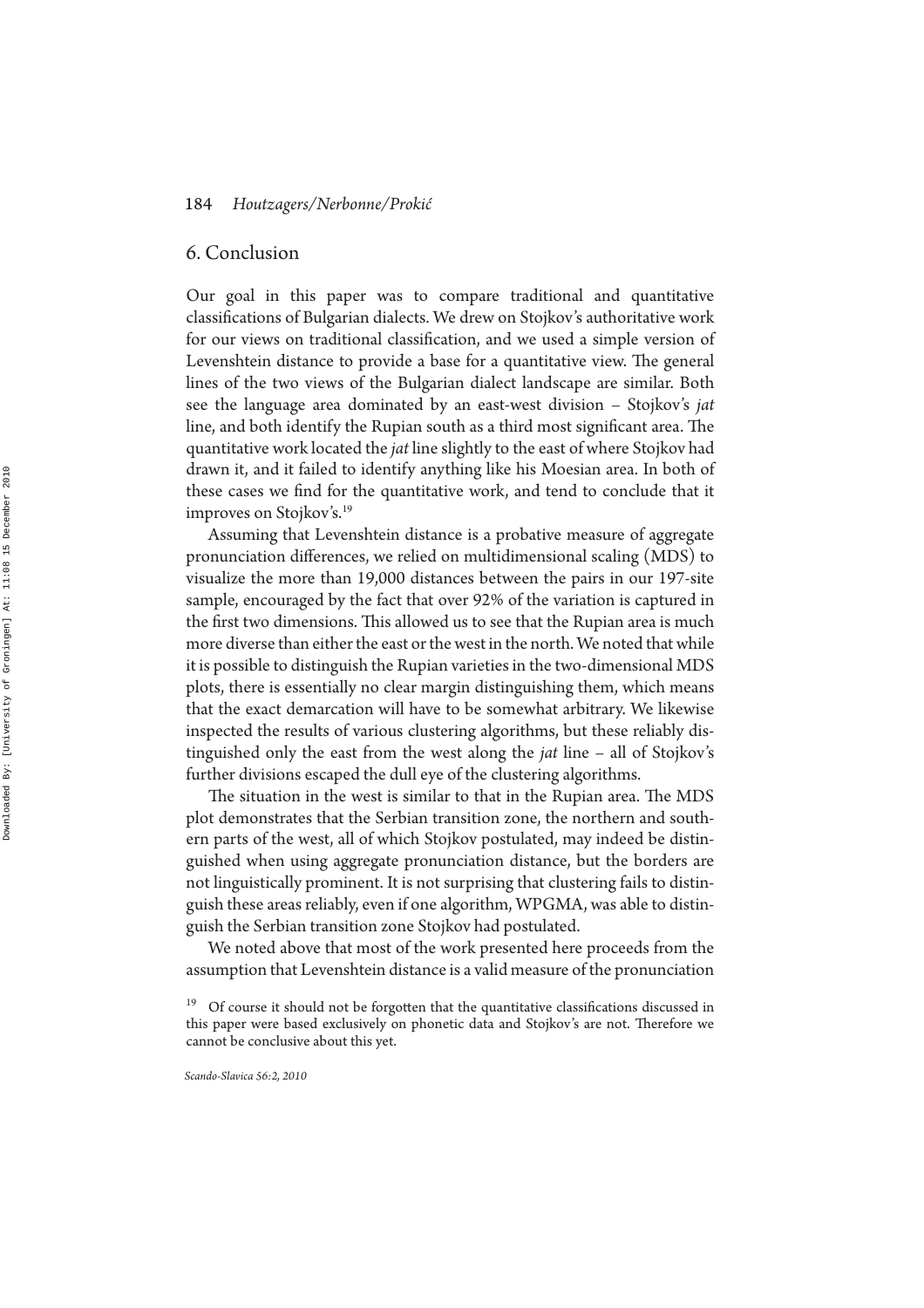differences found in dialects. Naturally this assumption may be questioned: for example, the built-in sensitivity to segment frequency in Levenshtein distance (see footnote 6) may be inappropriate. Ultimately, we think such questions must be settled by testing dialect speakers on their sensitivity to pronunciation differences. Computational measures of pronunciation differences may be modified in myriad and complicated ways. We have theoretical reasons for preferring the simple version of the measure we have applied here, but ultimately, we need to test our ideas against the social sensitivity of dialect speakers.

## References

Abbreviations

BDA (*Bălgarski dialekten atlas*) – Stojkov, S. et al. (ed.) 1964–1981. OT (*Obobštavašt tom)* – Kočev, I. et al. (ed.) 2001.

- Heeringa, W. 2004. *Measuring Dialect Pronunciation Differences using Levenshtein Distance*. Groningen: PhD thesis, University of Groningen. Available at http:// irs.ub.rug.nl/ppn/258438452.
- Kessler, B. 1995. "Computational Dialectology in Irish Gaelic". *Proceedings of the Seventh Conference of the European Chapter of the Association for Computational Linguistics*:60–67. Dublin: EACL.
- Kočev, I. et al. (eds.). 2001. Bălgarski dialekten atlas, obobštavašt tom I-III. Fonetika, *akcentologija, leksika*. Soa: Trud.
- Kruskal, J. and M. Wish. 1978. *Multidimensional Scaling*. London: Sage.
- Legendre, P. and L. Legendre. 1998. *Numerical Ecology*. Second edition. Amsterdam: Elsevier.
- Levenštejn, V.I. (= Levenshtein, V.I.). 1965. "Dvoičnye kody s ispravleniem vypadenij, vstavok i zameščenij simvolov". *Doklady Akademii Nauk SSSR* 163 (4): 845–848 (English translation: Levenshtein, V. I. 1966. "Binary Codes Capable of Correcting Deletions, Insertions and Reversals". *Soviet Physics Doklady* 10: 707–710).
- Maguire, W. 2008. "Quantifying Dialect Similarity by Comparison of the Lexical Distribution of Phonemes". *International Journal of Humanities and Arts Computing* 2(1–2), 261–277.
- Manning, C. and H. Schütze. 1999. *Foundations of Statistical Natural Language Processing*. Cambridge: MIT Press.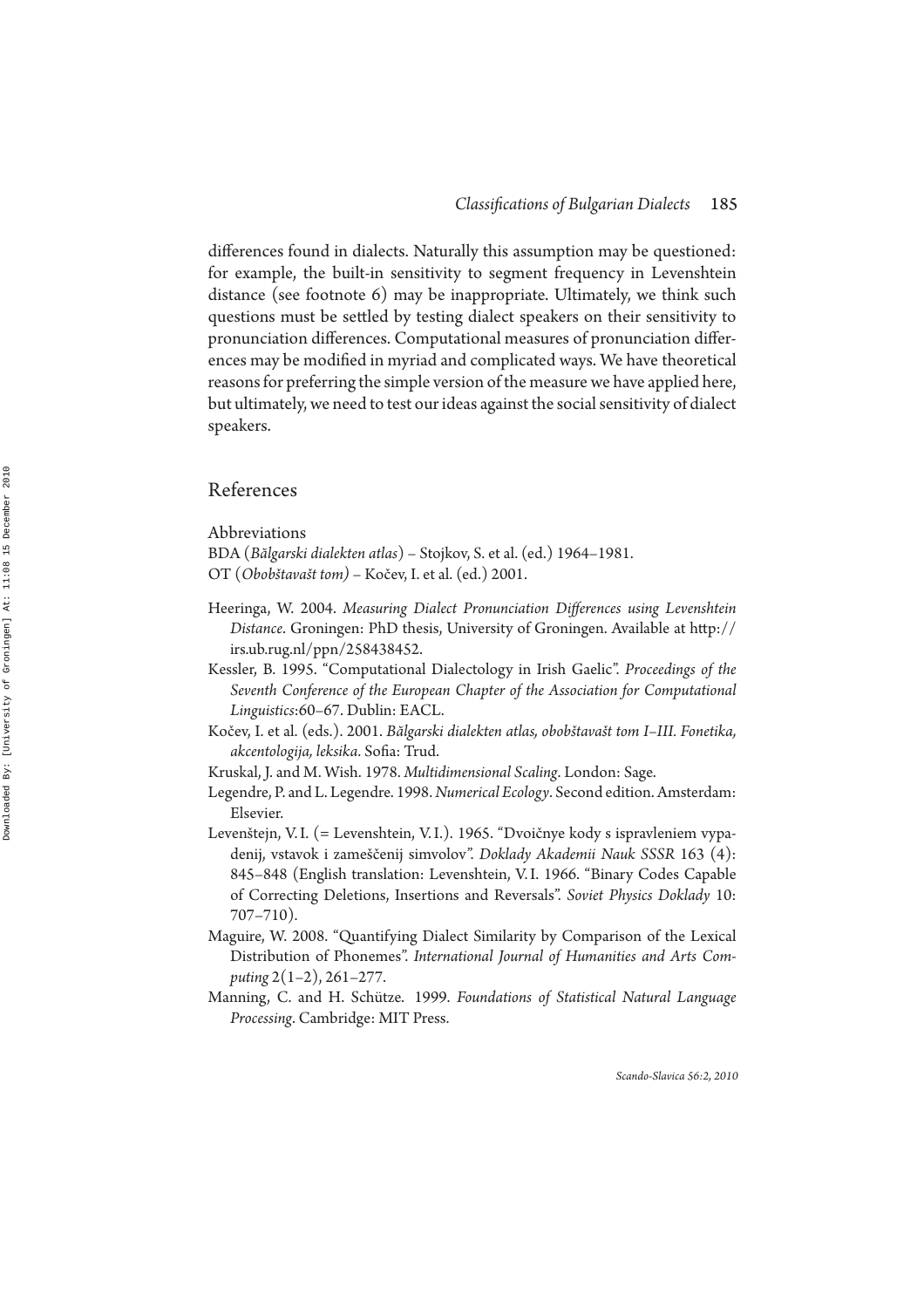- Nerbonne, J. and W. J. Heeringa. 2010. "Measuring Dialect Differences". In P. Auer and J.E. Schmidt (eds.), *Language and Space. An International Handbook of* Linguistic Variation. Vol. 1: Theories and Methods, Berlin/New York: de Gruyter/ Mouton, 550–567.
- Nerbonne, J. and W. Kretzschmar (eds.). 2006. *Progress in Dialectometry*. Special issue of *Literary and Linguistic Computing* 21(4).
- Prokić, J. and J. Nerbonne. 2009. "Recognizing Groups among Dialects". *International Journal of Humanities and Arts Computing*, *Special Issue on Language Variation*, edited by John Nerbonne, Charlotte Gooskens, Sebastian Kurschner, and Renée van Bezooijen.
- Prokić, J., J. Nerbonne, V. Zhobov, P. Osenova, K. Simov, T. Zastrow, and E. Hinrichs. 2009. "The Computational Analysis of Bulgarian Dialect Pronunciation". Serdica *Journal of Computing* 3 (3): 269–298.

Stojkov, S. 1962. Bălgarska dialektologija. Sofia: Nauka i izkustvo.

- ——— . 1968. *Bălgarska dialektologija*. Second edition. Soa: Nauka i izkustvo.
- -. 1993. Bălgarska dialektologija. Third edition. Sofija: Izdatelstvo na Bălgarskata akademija na naukite.
- ——— . 2002. *Bălgarska dialektologija*. Fourth edition. Soa: Prof. Marin Drinov.
- Stojkov, S. and M. Mladenov. 1969. "Proekt za ideografski dialekten rečnik na ba܁lgarskija ezik". *Bălgarski ezik* 2:155–170.
- Stojkov, S. et al. (ed.). 1964-1981. Bălgarski dialekten atlas I-IV. Sofia: Izdatelstvo na Bălgarskata akademija na naukite.

## Appendix

Here we present the 156 words that form the data set of the project. The forms in Cyrillic script represent the StBg words in their accepted orthography. The phonological notation used also refers to StBg. Phonetic details such as final devoicing or the effects of vowel reduction are not represented. Unless indicated otherwise, verb forms are in the present and in the first person singular; nouns, adjectives and participles are in the singular masculine (if applicable). If a verb form has an indication for person, it is a present form unless indicated otherwise.

аз /аz/ 'I', агне /'agne/ 'lamb'

- бели /ˈbeli/ 'white-PL', берат /beˈrʏt/ 'pick-3PL', беше /ˈbeʃe/ 'be-PAST.3SG', бране
- /braˈne/ 'pick-VERB.NOUN', брашно /braʃˈno/ 'flour', бързо /ˈbʏrzo/ 'quickly', бяхме /'bjaxme/ 'be-PAST.1PL'
- вежда /ˈveʒda/ 'eyebrow', вече /ˈvetʃe/ 'already', вечер /ˈvetʃer/ 'evening', видях /viˈdjax/ 'see-AOR', вие /'vie/ 'you-2PL', вино /'vino/ 'wine', влизам /'vlizam/ 'enter', вода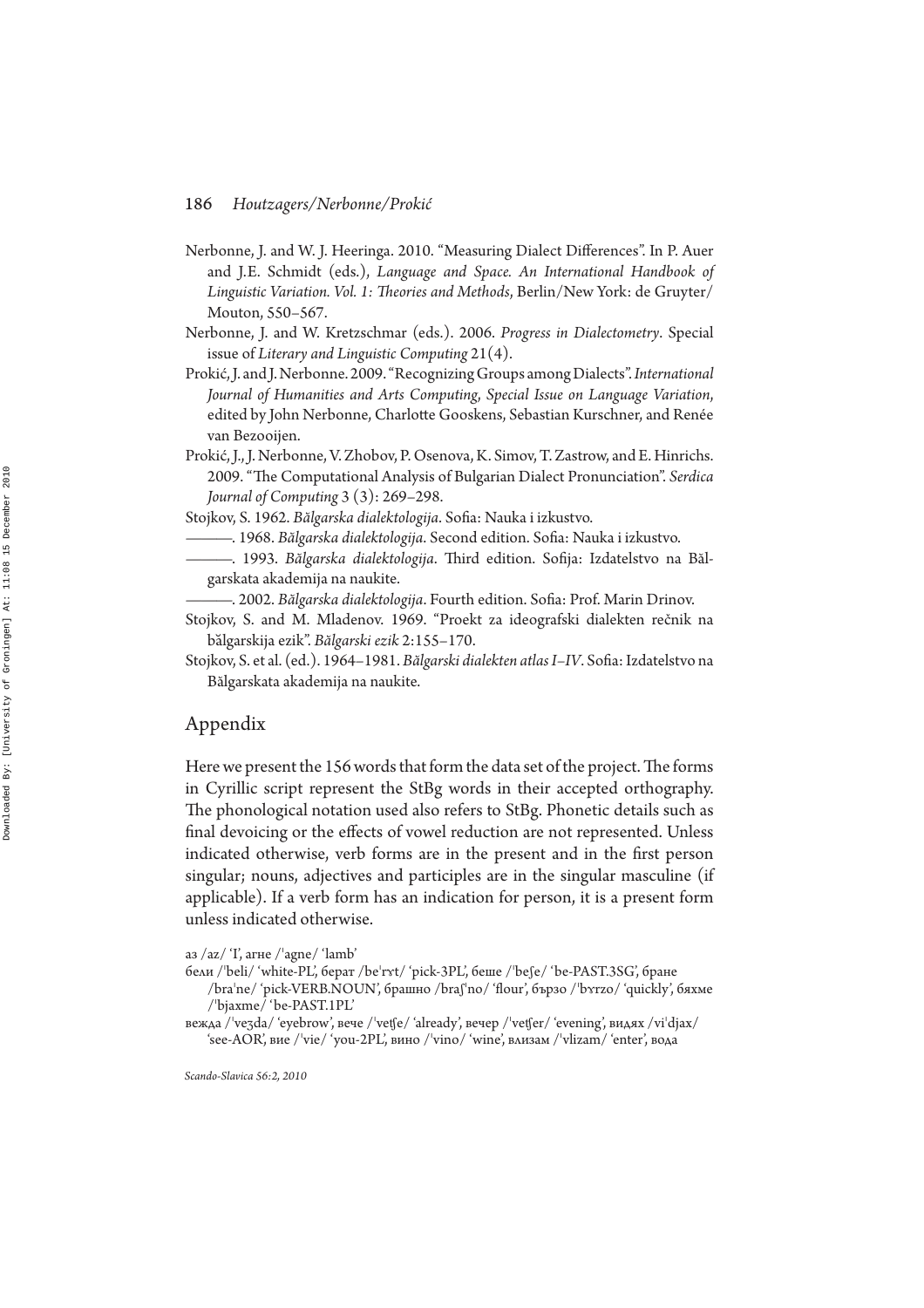/voˈda/ 'water', вол /vol/ 'ox', време /ˈvreme/ 'time', връх /vrʏx/ 'peak', връщам / $\forall$ vr $\gamma$ ftam/ 'give back', вчера / 'vt $\beta$ era/ 'yesterday', във /v $\gamma$ v/ 'in', вълк /v $\gamma$ lk/ 'wolf', вълна /ˈvʏlna/ 'wool', вънка /ˈvʏnka/ 'outside', вътре /ˈvɤtre/ 'inside', вятър /ˈvjatʏr/ 'wind'<br>
глава /gla'va/ 'head', гладен /'gladen/ 'hungry', говедо /go'vedo/ 'bovine animal', горе

- /'gore/ 'upstairs', гости /'gosti/ 'guest-PL', градът /gra'dvt/ 'the city', грозде /'grozde/ 'grapes'
- дадоха /ˈdadoxa/ 'give-AOR.3PL', две /dve/ 'two', двор /dvor/ 'yard', ден /den/ 'day', дера /deˈrɤ/ 'flay', десет /ˈdeset/ 'ten', дете /deˈte/ 'child', джоб /ʤob/ 'pocket', днес /dnes/ 'today', добре /do'bre/ 'well-ADV', долу /'dolu/ 'downstairs', дошъл /do'ʃxl/ 'come-AOR.PART', дъжд /dɤʒd/ 'rain', дълбок /dɤl'bok/ 'deep', дъно /ˈdɤno/ 'bottom', дърво /dʏrˈvo/ 'tree'
- един /e'din/ 'one-MASC', едно /ed'no/ 'one-NEUT', език /e'zik/ 'tongue', ечемик /etfeˈmik/ 'barley'
- желязо /ʒeˈljazo/ 'iron', жена /ʒeˈna/ 'woman', жив /ʒiv/ 'alive', жълт /ʒʏlt/ 'yellow', жътва /ʃֽٕtva/ 'harvest'
- звезда /zveˈzda/ 'star', здрав /zdrav/ 'healthy', земя /zeˈmja/ 'land', зет /zet/ 'son-/brother-in-law'
- $\dot{M}$  /i/ 'she-DAT', им /im/ 'they-DAT', име /'ime/ 'name'
- камък /ˈkamʏk/ 'stone', ключ /kljutʃ/ 'key', кое /koˈe/ 'which-NEUT', кон /kon/ 'horse', кръв /krʏv/ 'blood', къде /kɤˈde/ 'where'
- лесно /ˈlesno/ 'easily', леща /ˈleʃta/ 'lentils'
- майка /ˈmajka/ 'mother', месец /ˈmesets/ 'month', месо /meˈso/ 'meat', млякото /'mljakoto/ 'the milk', много /'mnogo/ 'much, many', мъж /m $\gamma$ ' (man', мъже /mvˈʒe/ 'men', мъжът /mvˈʒʏt/ 'the man'
- наше /ˈnaʃe/ 'our-NEUT', неделя /neˈdelja/ 'Sunday', неще /ˈneʃte/ 'not want-3SG', нещо /ˈneʃto/ 'something', нея /ˈneja/ 'she-ACC', ние /ˈnie/ 'we', носят /ˈnosjxt/ 'carry-3PL', нощ /noʃt/ 'night', няма /ˈnjama/ 'there is no'
- овца /ovˈtsa/ 'sheep', овце /ovˈtse/ 'sheep-PL', овчар /ovˈtʃar/ 'shepherd', овчари /ovˈtʃari/ ʻshepherd-PL', огън /ˈogʏn/ 'fire', онези /oˈnezi/ 'those', opex /ˈorex/ 'walnut'
- пека /peˈkɤ/ 'bake', пепел /ˈpepel/ 'ash', петел /peˈtel/ 'rooster', петък /ˈpetɤk/ 'Friday', плащам /ˈplaʃtam/ 'рау', понеделник /poneˈdelnik/ 'Monday', пръч /prvtʃ/ 'billy-goat', първият /ˈpʏrvijʏt/ 'the first', път /pʏt/ 'road', пясък /ˈpjasʏk/ 'sand'
- река /reˈka/ 'river', ръка /rʏˈka/ 'hand', ръце /rʏˈtse/ 'hand-PL'
- се /se/ 'oneself', сега /seˈga/ 'now', седя /seˈdjɤ/ 'sit', сестра /seˈstra/ 'sister', сирене /'sirene/ 'cheese', сол /sol/ 'salt', средата /sre'data/ 'the middle', сряда /'srjada/ ʻWednesday', старец /ˈstarets/ 'old man', страх /strax/ 'fear', сух /sux/ 'dry', събота /'sybota/ 'Saturday', сърп /syrp/ 'sickle', със /sys/ 'with'
- такъв /taˈkxv/ 'such', твой /tvoj/ 'yours', това /toˈva/ 'this-NEUT', тогава /toˈgava/ 'then', тъмно /ˈtʏmno/ 'dark-NEUT', тънко /ˈtʏnko/ 'thin-NEUT', трева /treˈva/ 'grass'
- утре /ˈutre/ 'tomorrow', ухо /uˈxo/ 'ear'
- фурна / 'furna/ 'oven'
- хляб /xljab/ 'bread', хоро /xo'ro/ 'chain dance', хубав /'xubav/ 'beautiful', хубаво / 'xubavo/ 'beautiful-NEUT'

цял / Ձjal/ 'whole'